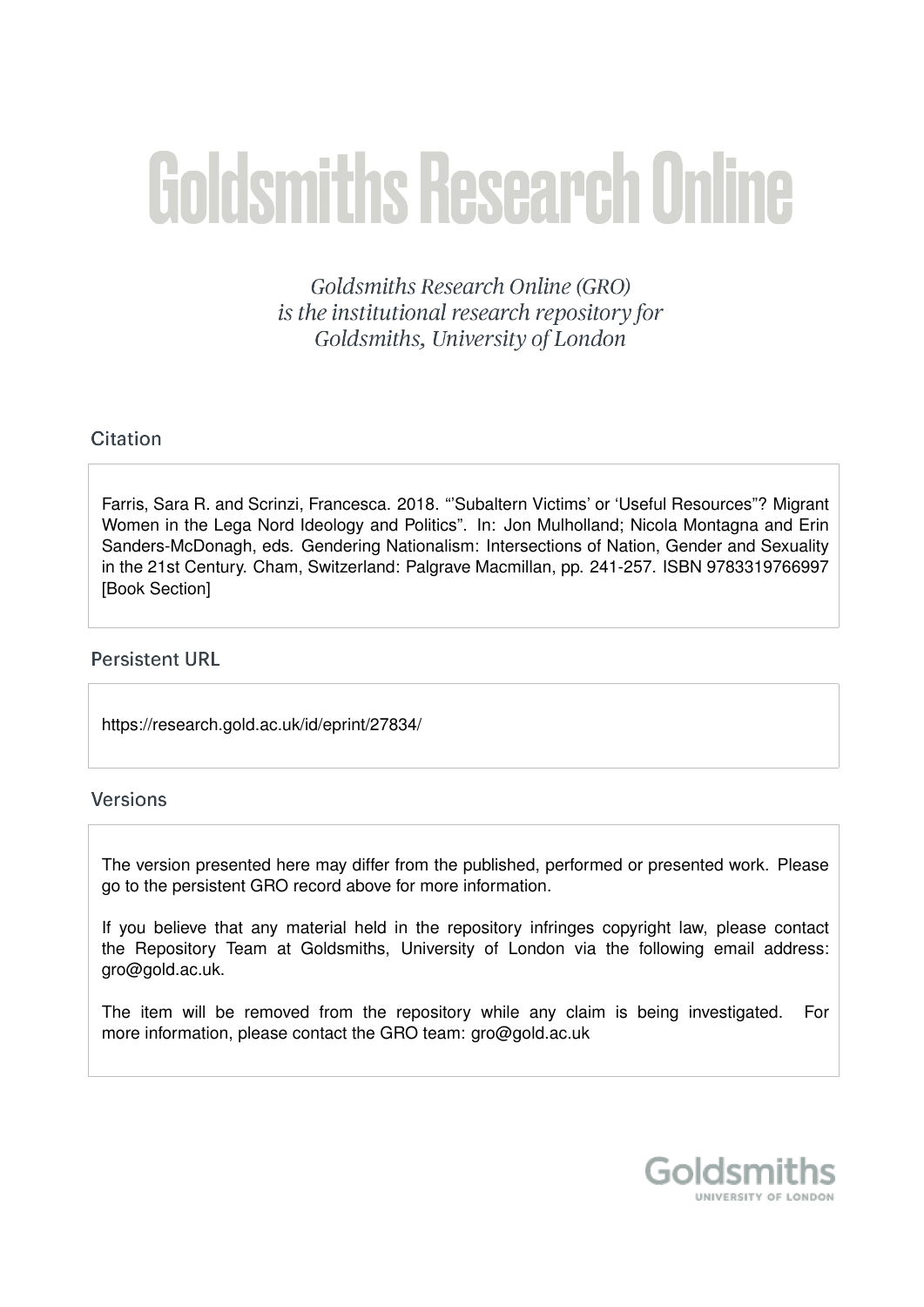# **'Subaltern vitcims' or 'useful resources'?**

### **Migrant women in the** *Lega Nord* **ideology and politics**

Sara R. Farris

Francesca Scrinzi

Since the mid-2000s we have witnessed the emergence of a new phenomenon in several European countries: the mobilisation of issues of women's rights and gender equality by populist radical right parties  $(PRR)^1$  in anti-immigration campaigns. For instance, the National Front (*Front National*) in France, the Party for Freedom (*Partij voor de Vrijheid*) in the Netherlands and the Northern League (*Lega Nord,* hereafter LN) in Italy have all begun to adopt pseudo-feminist arguments to stigmatise migrant – especially Muslim – communities for their alleged intrinsic misogyny and patriarchy. These developments appear as a strategy of 'agenda-grabbing' by the PRR (Akkerman and Hagelund 2007, 213) seeking to normalise their public image and legitimate their anti-immigration arguments. In the PRR propaganda, the issue of women's rights is appropriated to re-frame the anti-immigration agenda. PRR parties treat gender equality as a standard against which a superior national self can be measured in comparison with inferior foreign others (Towns, Karlsson and Eyre 2014). Within this discourse gender equality is considered a trait, which is specific to the culture of European nations as opposed to the culture of non-European racialised Others. PRR parties' pseudo-feminist arguments are in sharp contradiction with their anti-feminist politics and policies. While advocating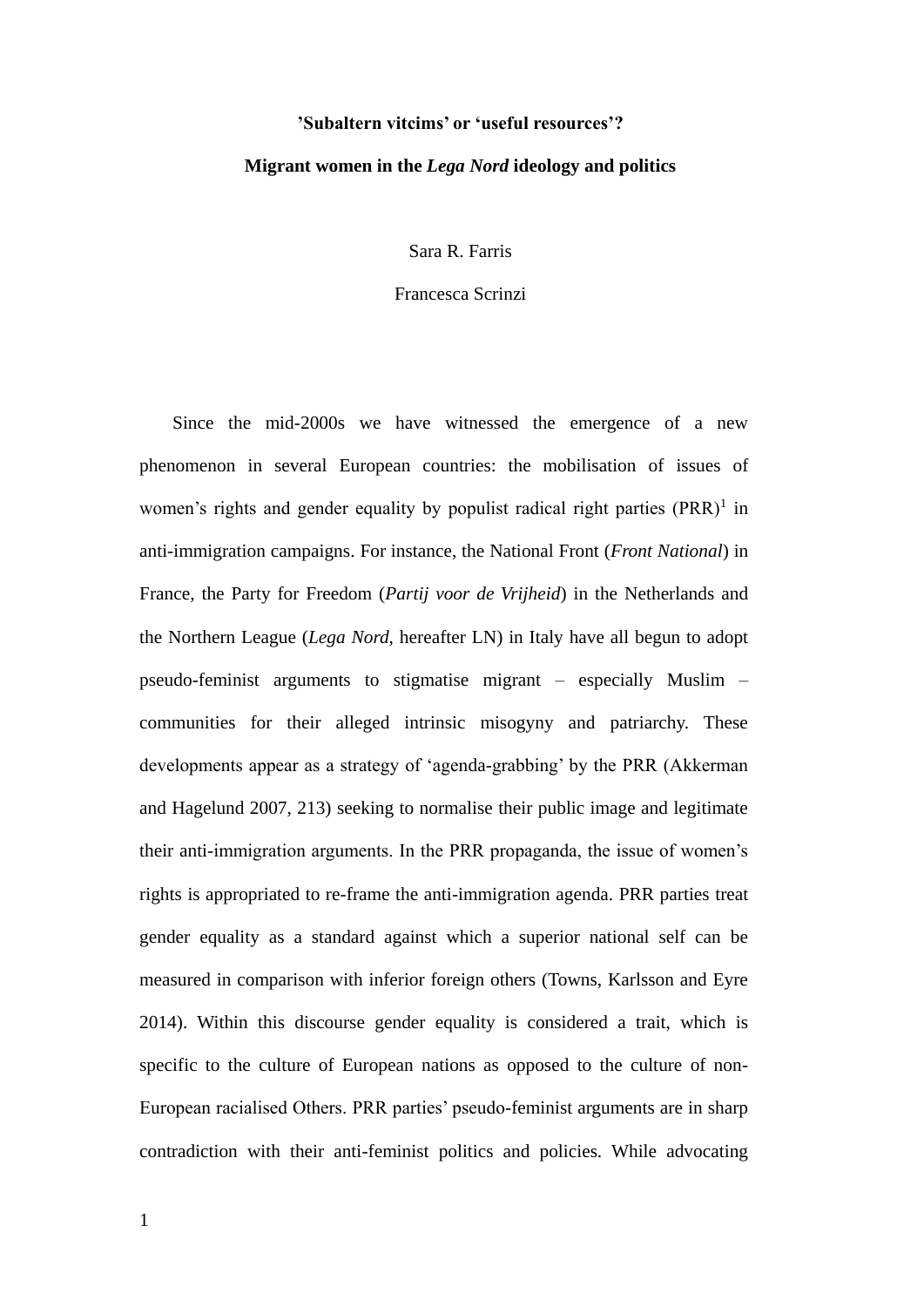women's emancipation as the capital value of the European (Christian) social fabric, which migrants allegedly lack, these parties also promote policies that encourage the maintenance of traditional roles for women. Thus a tension lies at the heart of current gendered developments in the PRR ideology and politics, between the traditional gender models promoted by nationalist movements where women are cast as biological and social reproducers of the nation (Yuval-Davis 1997) and this pseudo-feminist discourse. Recent contributions have illustrated some aspects and contradictions of these phenomena, for instance in relation to the PRR parties' embrace not only of women's but also gay rights (Bracke 2011). Others have described the double standard applied to migrant men and women in the context of raising hostility towards the Muslim population, not only by PRR parties, but within the mainstream more generally; whereas Muslim men have been mostly described as representing a social and cultural danger to European societies as well as being inherently misogynist, Muslim women have been portrayed prevalently as victims to be rescued (Abu-Lughod 2013). Little however has been written on the gendered ideology and strategies of these parties, particularly when it comes to addressing the issue of migrant women. If the gendered narratives used by the PRR create gender-specific roles for men (breadwinners and defenders of the nation) and women (caring mothers), what are the gender-specific roles assigned to migrant men and to migrant women?

Further, little is known about how gender impacts on activism in these parties (Blee and Linden 2012; Mulinari and Neergard 2013; Scrinzi 2014a, Scrinzi 2014c, Scrinzi 2017). Yet, women are actively engaged in conservative and right-wing organisations across the world and may feel empowered 'as women' by their activism (Bacchetta and Power 2002). Finally, in spite of its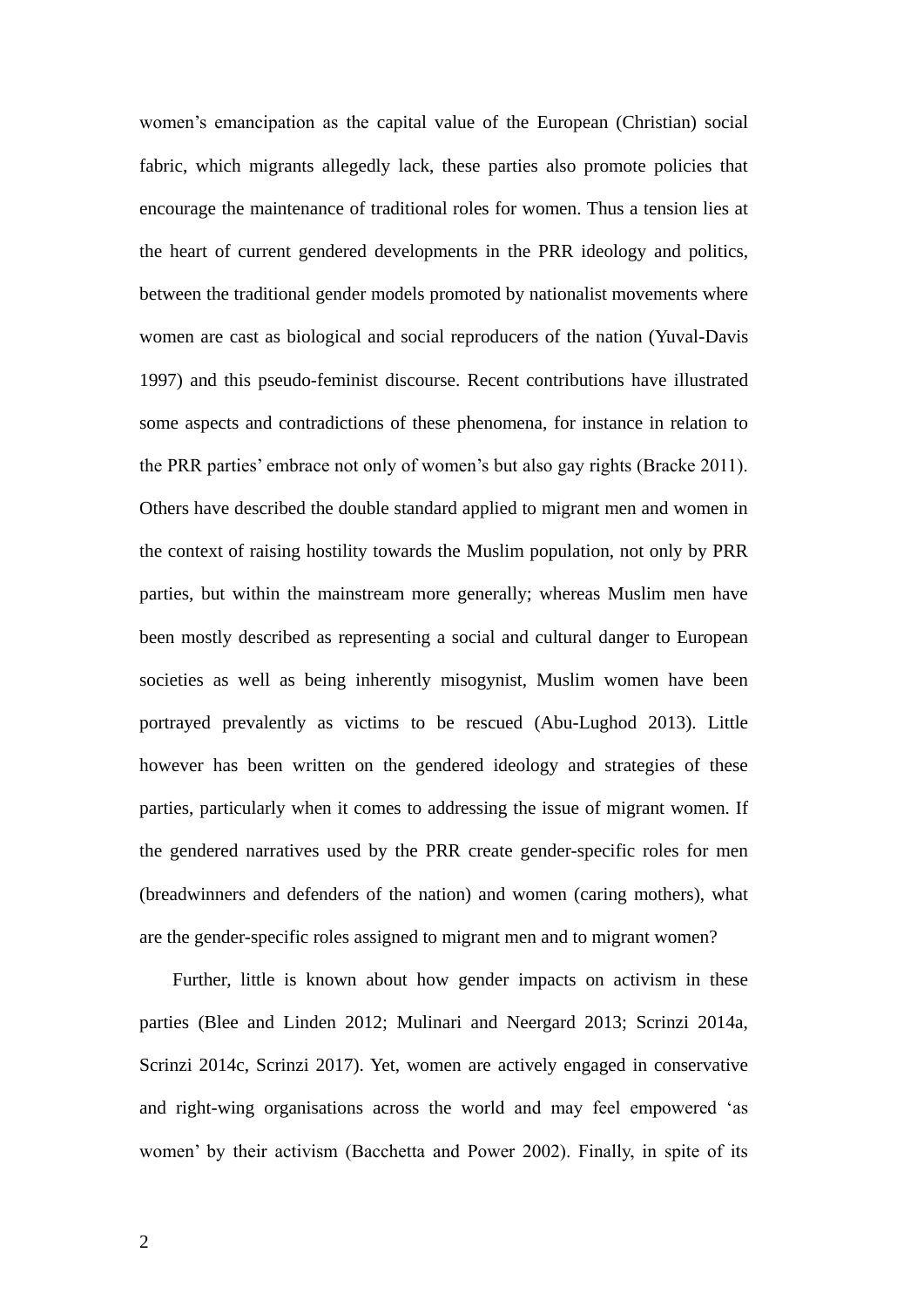importance in the context of the development of PPR politics across Europe, little has been written on these issues in the case of the LN in Italy.<sup>2</sup>

This chapter aims to address these gaps in the scholarly literature by focusing on the gendered dimensions of anti-immigration ideology, policy and politics in the case of the LN. In particular, we draw on the empirical findings of two research projects to analyse the instrumental mobilisation of women's rights by the LN to stigmatise migrant, particularly Muslim, communities.<sup>3</sup> By combining ethnographic and documentary data, we shed light on what we call the 'sexualisation of racism' (Farris 2017) and the 'racialisation of sexism' (Scrinzi 2014a; Scrinzi 2014b) in the LN discourse. These concepts refer to the application of a sexualised double-standard to migrant men and women as the former are treated as 'oppressors' and the latter as 'victims'. The former means that different racist registers are applied to construct migrant men and women. The latter refers to the processes through which sexism is treated as a problem affecting only migrant communities within allegedly liberated European societies.

The chapter is organized as follows. Firstly, by drawing upon discourse analysis of the party's programme, propaganda materials and political speeches, we reconstruct both the ways in which the LN has publicly presented the issue of gender equality amongst migrants and the party's depictions of migrant women – Muslim and non-Muslim alike.<sup>5</sup> Secondly, based on official party documents and existing studies, we analyse the LN agenda on gender and the family as well as its seemingly 'contradictory' policy with regard to female migrants. Thirdly, through the analysis of interviews, we illustrate how LN activists negotiate the party's treatment of migrant care-givers.<sup>6</sup>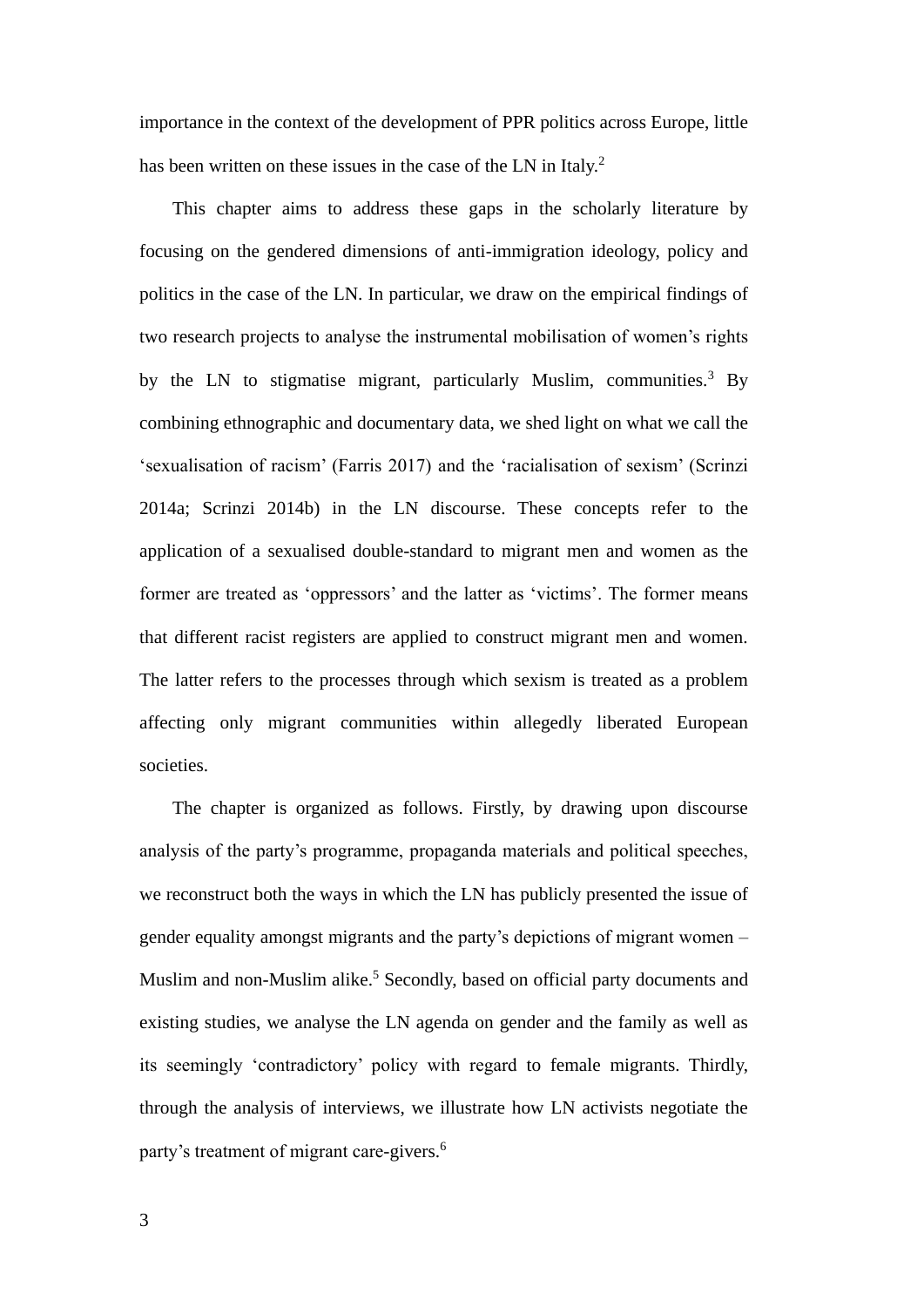In the conclusion, we argue that the mobilisation of women's rights by the LN is not simply the paternalistic facet of anti-immigration politics, nor a mere electoral strategy – as it has been commonly held to be in most literature on the sudden 'treacherous sympathy' of right-wing parties for migrant women, to borrow Ahmed's (2011) definition. Rather, it is also linked to the familialistic culture and traditional arrangements of the gendered division of work dominant in Italy that the party supports, and in which migrant women, Muslim and non-Muslim alike, play a key role as providers of paid care.

#### **Migrant women as subaltern victims**

Upon its foundation in 1991 the LN presented itself as the party of a new era in Italian politics, denouncing the corrupt political élite and the theft of the Northern Regions' resources and autonomy by the central government. In the 1990s, the LN was still bound to an ethno-regionalist ideology demanding the independence of Padania (roughly corresponding to the Italian regions north of the Po river) based on the idea of it being a homogenous nation with a common history and ethnic identity. The LN's regional nationalism at this time led to an identification of southern Italians as the racialised Other. At the end of the 1990s and in the 2000s, particularly after its participation in the Berlusconi government and therefore its co-optation into national politics, the LN moved from demanding secession to fiscal federalism, and the Other was increasingly identified in non-Italian, non-western migrants. From its entrance into the government in 2001 onwards, the LN has distinguished itself with its harsh antiimmigration and increasingly anti-Islam propaganda. Migrants in general are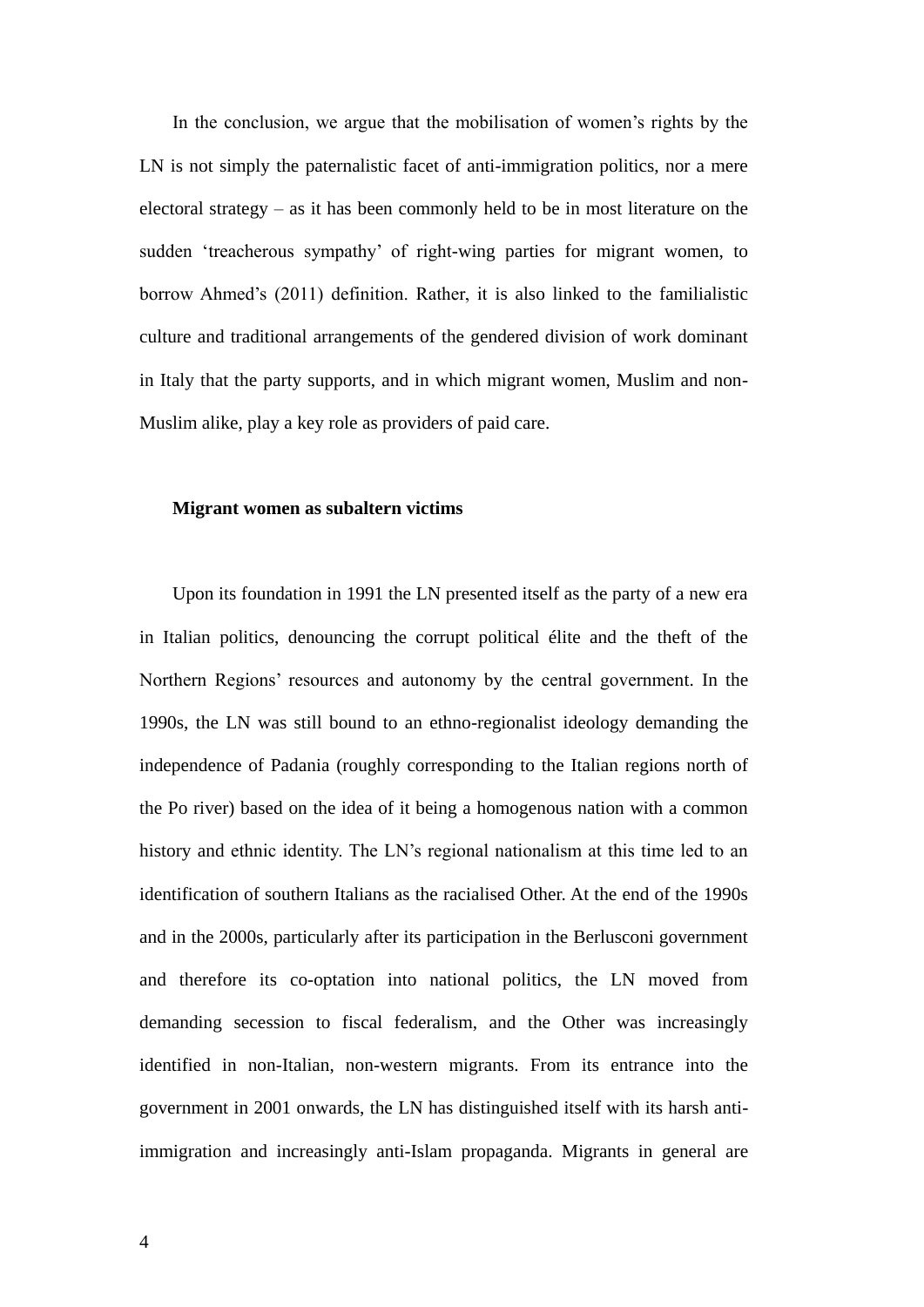depicted as a threat to national security, and Muslims in particular are indicted as a danger to the Christian roots of Italian culture, but also on account of their allegedly violent treatment of women.

The mobilization of the issue of gender equality by the LN in antiimmigration campaigns begins – at least in a discernible way – with its campaign against Turkey's entry into the EU in 2005. In line with the vitriolic style of the party, the LN encapsulated its opposition in a poster, which remained on the walls of the peninsula for many months. The poster portrays three women. On the left is a veiled woman behind prison bars: she is surrounded by darkness but her state of suffering is clearly discernible; on the right-hand side are two women with short hair and western clothes sitting at an office desk and seemingly discussing work issues in an illuminated environment. The caption on the left states "them…", while that on the right states "us…". Beneath the image is an almost rhetorical question: "Are you willing to take the risk? No to Turkey in Europe". The message is very clear: admitting Turkey to the European Union would allow the entrance of a country with an Islamic majoritarian culture into a traditionally Christian area and therefore run the risk of exposing European women to a religion which subjugates the female sex.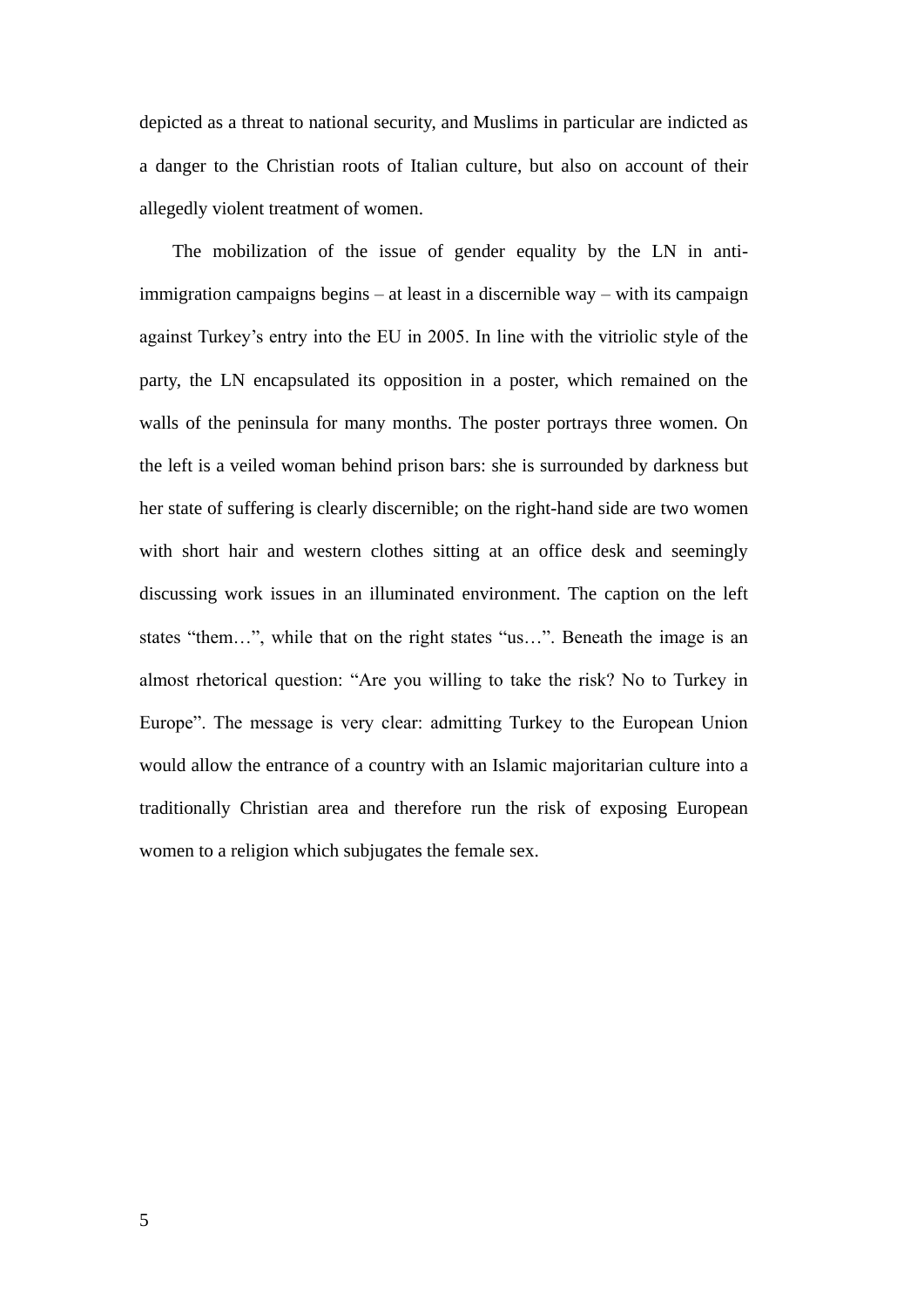

Picture n.1: 'Are you ready to take the risk? No to Turkey in Europe'.

From 2006 onwards in particular, the LN has continued to use gender equality against Islam in obvious instrumental ways. In February 2006 the city councilor for the LN in Milan, Matteo Salvini (now the president of the party) proposed a "Decalogue of freedoms" to be presented to immigrants applying for Italian citizenship. Five out of ten questions focus on women's issues and are motivated by the idea that migrants – particularly Muslims – do not respect women's rights. One can read:

'Would you forbid your wife or daughter to dress like Italian women? What do you think of the statement according to which a woman must obey her husband, and that he can beat her in the case she does not obey him? Do you think it is acceptable that a man locks his wife or daughter at home to avoid that she dishonors the family in public? What would you do if your daughter or son wanted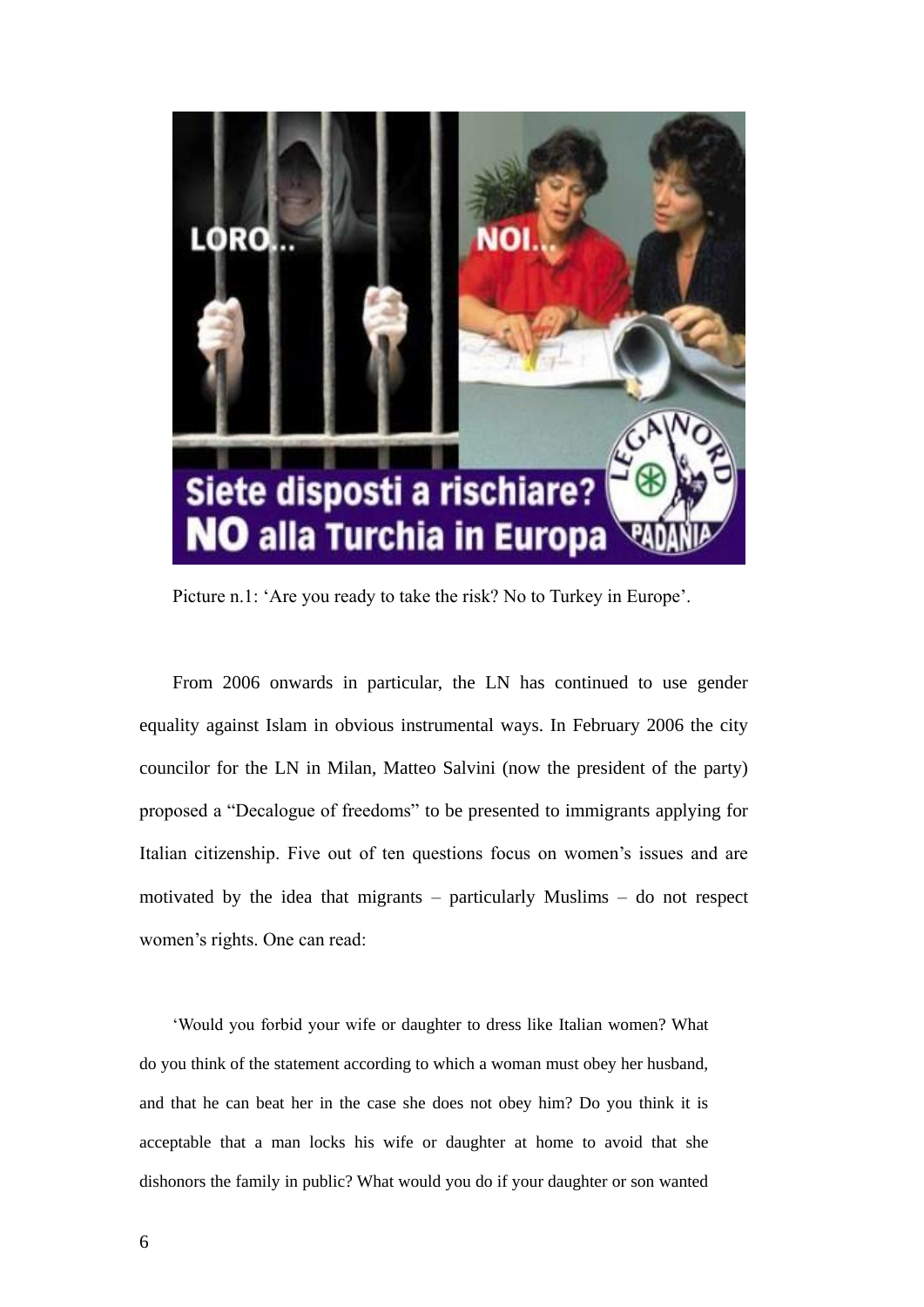to marry a person from another religion? Would you allow a male doctor to visit you (if you are a woman) or a female doctor to visit you (if you are a man)?'

In October 2009 the LN presented a law proposal for banning the burqa and niqab in public spaces. The proposal aimed to modify a previous law from 1975 allowing some categories of people to keep their faces covered if there was a 'justified motive'. It was officially motivated by security reasons, but was largely presented in the media as seeking to enable Muslim women who were victims of violence and obliged to use the integral veil to free themselves from the imposition.<sup>7</sup> This recalls what happened in France, where the 2010 law banning full veils in public spaces was officially presented as a measure seeking to enhance public security, but was conveyed in the media as a women-friendly law (Tissot 2011). In 2013, the vice-president of the LN group in the Chamber of Deputies, Gianluca Buonanno, addressed the Imam of Florence Elzir, who dismissed the LN's anti-Islam propaganda as "uncivilized", with the following words: "it is laughable even only the idea that he [the Imam] thinks he can teach us civilised manners. We do not treat women like beasts".<sup>8</sup> The campaign against Muslim communities as 'uncivilised', and Muslim men as oppressors of women, thus represents the main way in which the issue of gender inequality and violence as the exclusive domain of the (Muslim) Other has dominated the LN's anti-Islam propaganda. The idea that the LN belongs to a nation and civilisation that protects women's rights, in contrast to Islam, is increasingly mobilized in different instances, at both national and local levels.

However, it is important to highlight that it is not only Muslim men who are singled out as women's main enemies; nor is it only Muslim women who are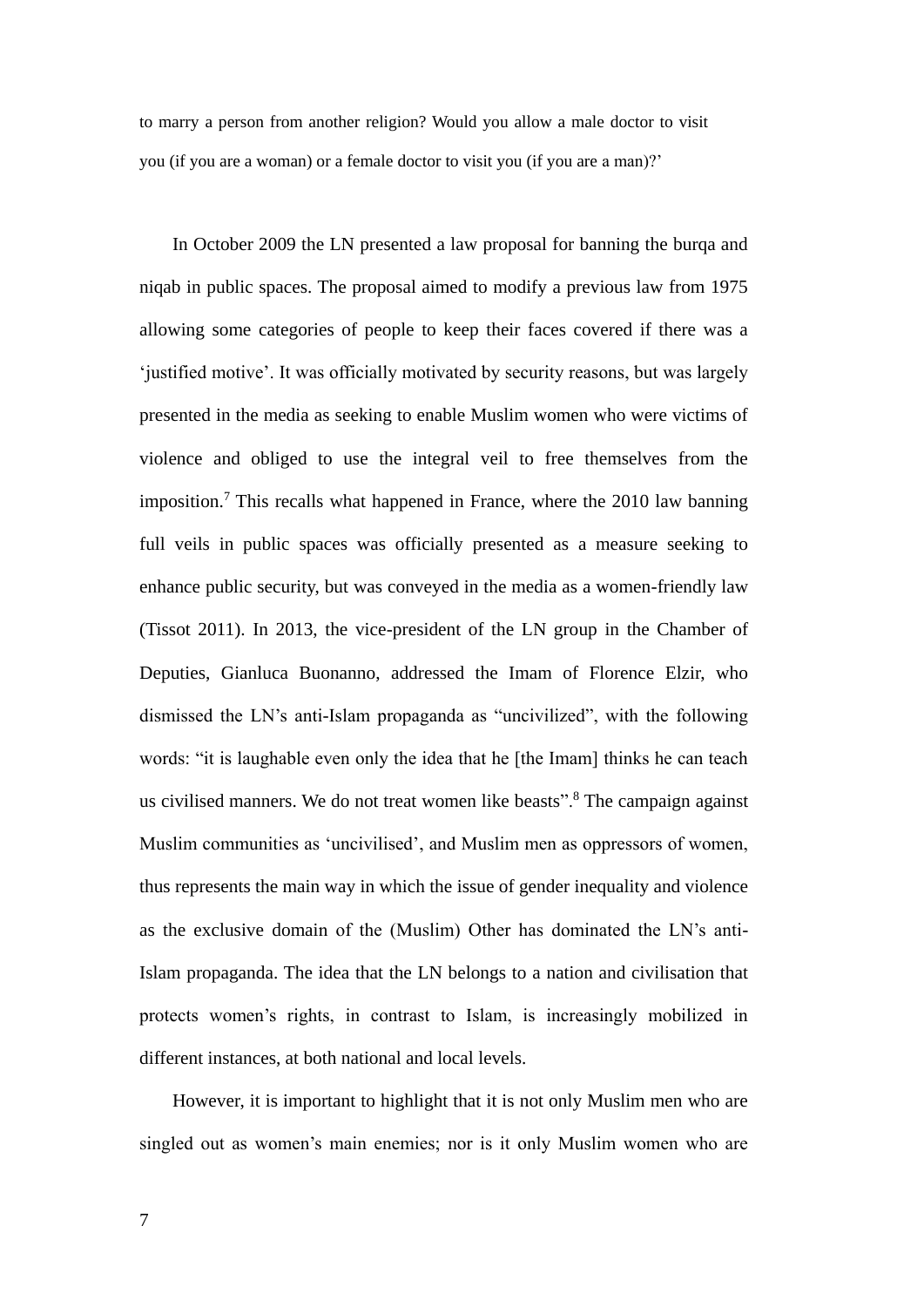foregrounded as victims. In the xenophobic campaign in which the issues of sexism and gender violence are strongly racialised, and where racism itself takes the form of a distinction between migrant men as 'bad' and migrant women as 'victims', the LN openly identifies all men from Eastern Europe and the Global South more generally as misogynists and especially as 'rapists', and all women from these regions as passive 'victims'. For instance, in April 2013 Salvini promoted on Twitter a new website called 'All the immigrants' crimes'. The site exclusively hosts journal articles reporting cases of violence in which an immigrant is the perpetrator, with cases of rape emerging as the most common crime among non-Italian, non-Western citizens. Migrant men in general are thus identified by the LN as a social threat that puts the female sex in danger. The racist register employed by the LN in order to express concern for Italian as well as non-Italian women mainly takes the form of a warning of the risks faced by women if immigrants are allowed to continue entering the country. The closure of Italian borders and the call for a 'law and order' agenda against the 'crimes' of migrant males in particular are thus the corollary of the contemporary 'sexualisation of racism' and 'racialisation of sexism' deployed by the LN, with deportation and harsher penalties being increasingly proposed as a panacea for the failures of multiculturalism.

But what is the position of the LN on gender equality in general? And how does the party concretely address the contradiction between campaigning against immigration and considering migrant women as victims to be rescued?

#### **Migrant women as 'useful resources'**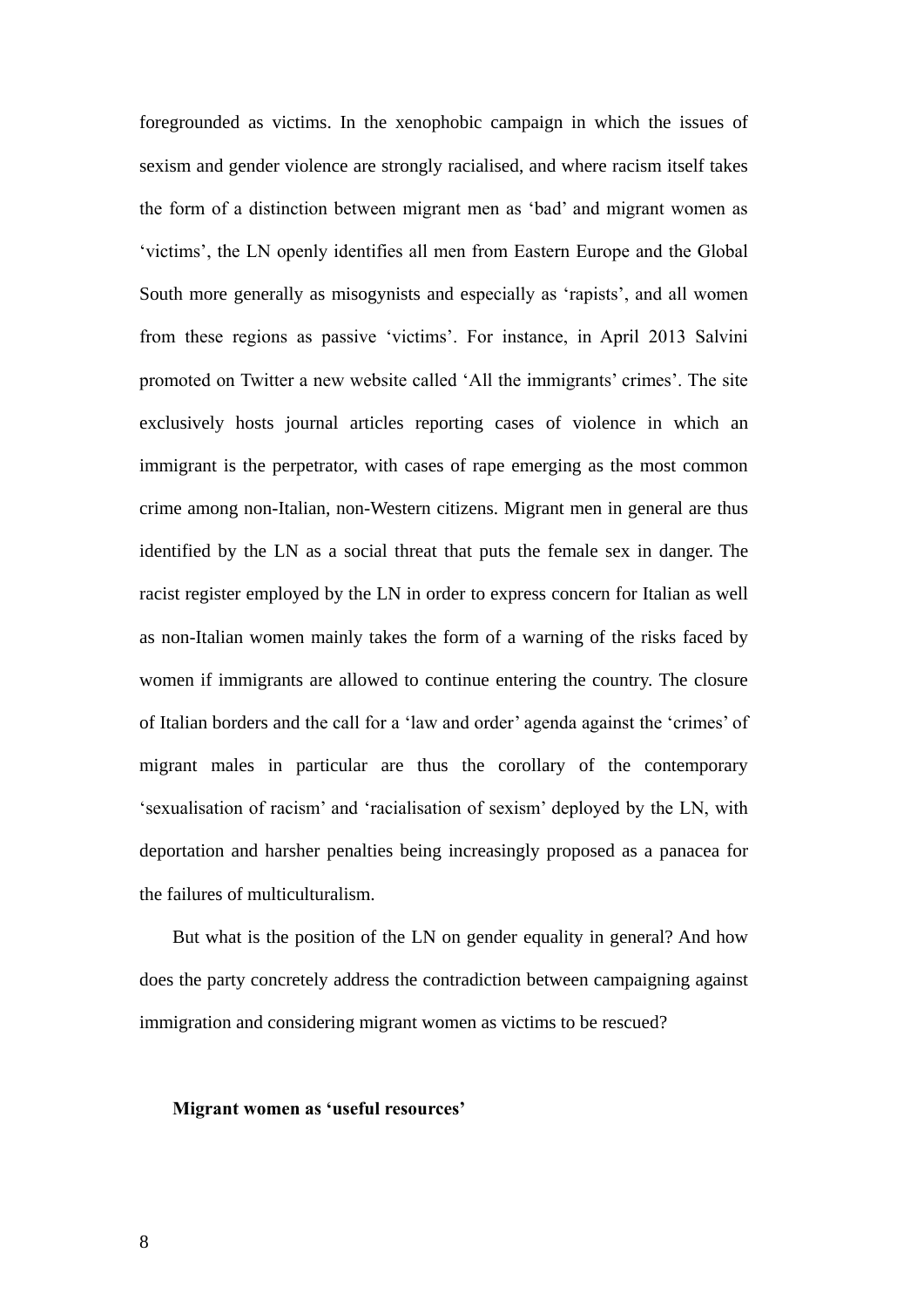Despite the LN's embrace of women's rights, the party has been strongly associated with a masculinist rhethoric. The latter is not only played out at the level of political discourse, but is organic to its anti-feminist and conservative positions on gender.

Women are assigned the role of biologically reproducing and caring for the nation/domestic community, and demographic issues are raised as arguments against immigration, as migrant/racialised women are associated with high rates of pregnancies and depicted as a threat to the nation (Avanza 2009; Huysseune 2000; Scrinzi 2014b). The LN thus presents all features of 'nationalist' gender politics whereby women are considered mainly as the reproducers of the nation. Further, not just women but also elderly people are presented as those who should transmit the Padanian cultural heritage to the younger generations, especially within the context of the family. The party proposes an idealised view of how elderly care should be arranged in society, stating that elderly people should be cared for at home<sup>9</sup>. It celebrates the role of the family, and within it of women, in the provision of unpaid care work for the elderly. At the same time, however, the LN, unlike other populist radical right parties, does not claim that women should be confined to the domestic roles: instead, it is acknowledged that women have to work. The LN thus exhibits an ambivalent position on the issue of women's work. While maternity is celebrated as the 'natural' role of women, and it is assumed that women should be the main unpaid carers for the elderly in the family, the LN does not fully condemn their desire to be professionally active. Women's paid work is explicitly supported as long as this does not jeopardise their domestic responsibilities. This is linked to the traditional predominance of owners of family-run businesses among the LN constituency: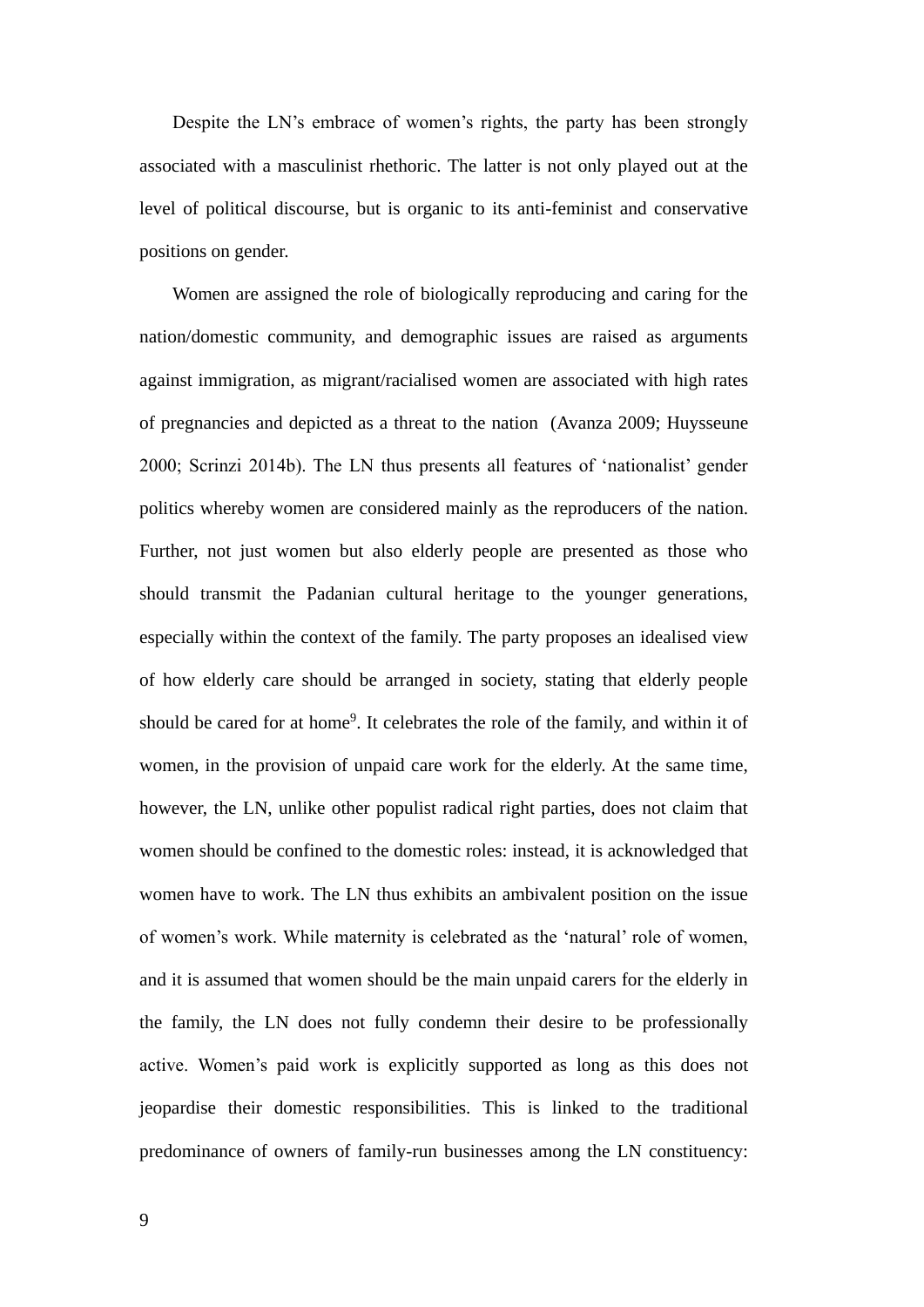women are celebrated as 'honorary men' partaking of the 'masculine' qualities of hard-working members of the nation, and contributing to the economic wellbeing of Padania (Huysseune 2000). The LN has promoted some measures to support work/family balance, such as the creation of nurseries in the workplace. The trade union linked to the LN claims part-time work arrangements for women to enable them to combine their domestic responsibilities with their jobs (Avanza 2009).

The centrality of the family to the LN's ideology, the conception of elderly care as a women's duty, but also the pragmatic recognition of women's need to work have contributed to give rise to a peculiar contradiction within the LN's anti-immigration agenda.

The growing demand for social care in Italian families in the last twenty years in particular is the reason for the mounting numbers of migrant women employed by families as housekeepers and especially care-givers. The demand for migrant care labour is located in the context of the ageing of the Italian population, the resilient unequal division of care work and the paucity of publicly-funded care services in Italy, where the 'familialistic' welfare state model rests on the role attributed to the family and to women in the delivery of unpaid and unrecognized personal care services. This situation has not only received wide media attention, but has also prompted sociologists, migration scholars and feminists to speak of a fundamental transition occurring in Italian society from a "family model of care" to a "*migrant in the family* model of care" (Bettio, Simonazzi and Villa 2006). In 2010 the National Institute for Social Insurance (INPS) counted 871,834 contracts for care-givers and domestic workers whereas estimates speak of more than one million workers being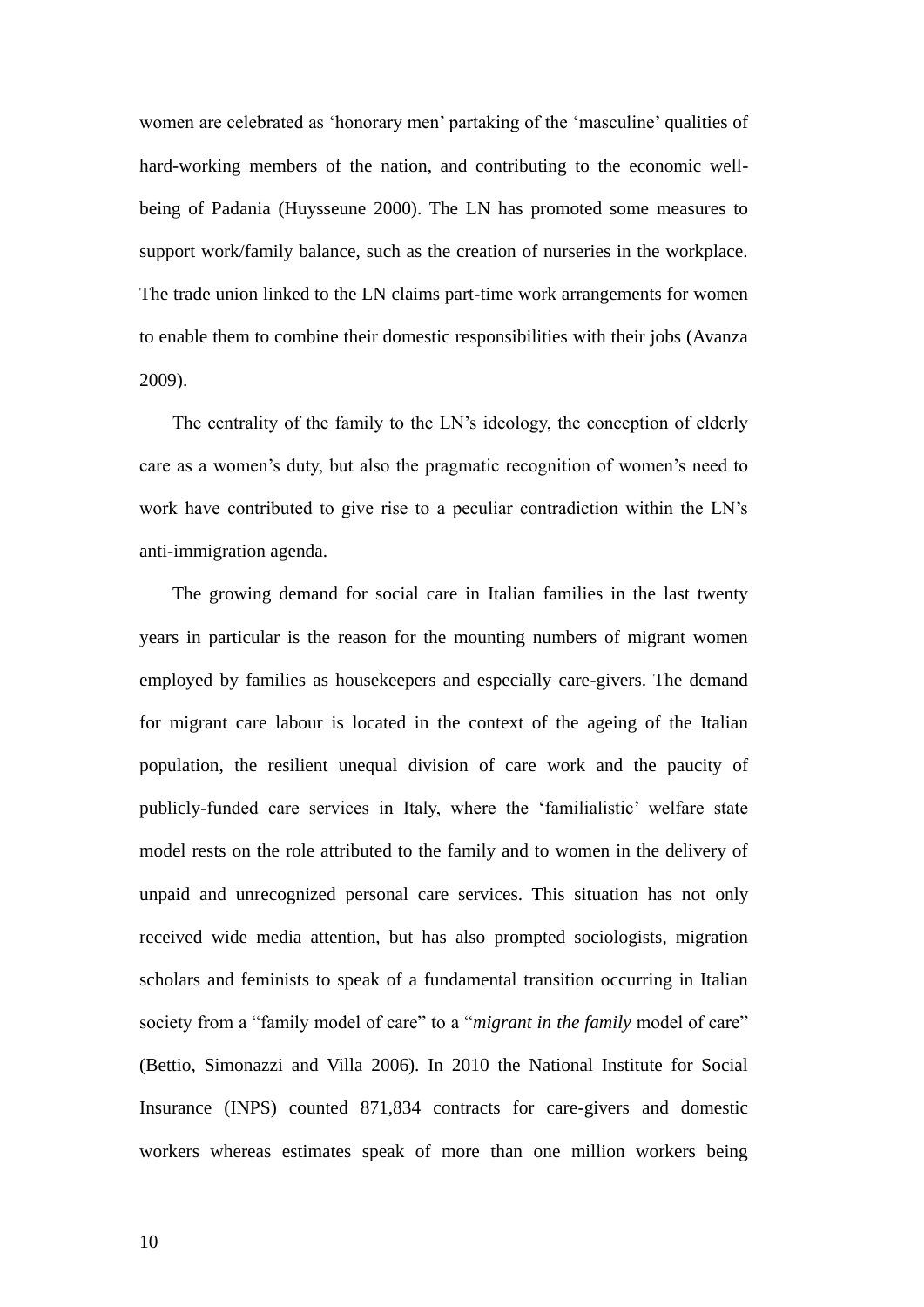employed in this sector, often informally, a large number of whom are migrant women (Pasquinelli 2012). Thanks to generous cash-for-care allowances and due to the paucity of long-term care services, the practice of recruiting migrant care workers extends beyond the middle class to lower-middle-class and workingclass families (Gallo and Scrinzi 2015).

In this context, , on the one hand, migrant women, especially Muslims, are portrayed as the 'victims' of non-western male gender violence and thus are both offered rescue opportunities and required to rebel against their backward cultural surroundings. On the other hand, migrant women in general are identified not only as potential victims of foreign masculine violence but also as 'useful resources' in a context in which the demand for care and domestic work is on the rise. Whereas the identification of migrant women as victims of gender violence and patriarchy leads the LN to endorse law proposals demanding both stricter penalties and deportation for migrants and the assimilation of Muslim women to western models of womanhood, the identification of migrant women as carers has led the LN to advocate a number of measures that are perceived as being in contradiction with its strong anti-immigration agenda.

In Italy, working permit quotas for care-givers have been regularly established since 2005 and special regularization schemes were issued for care workers in 2002 and 2009. Furthermore, since January 2012 citizens from Romania and Bulgaria have not needed a permit to work in Italy, thereby allowing a significant pool of care-givers already present in the country to establish themselves more easily in this niche of the labour market. In Italy immigration policies for care and domestic workers have been very expansive, mostly in the attempt to cope with the massive presence of migrants informally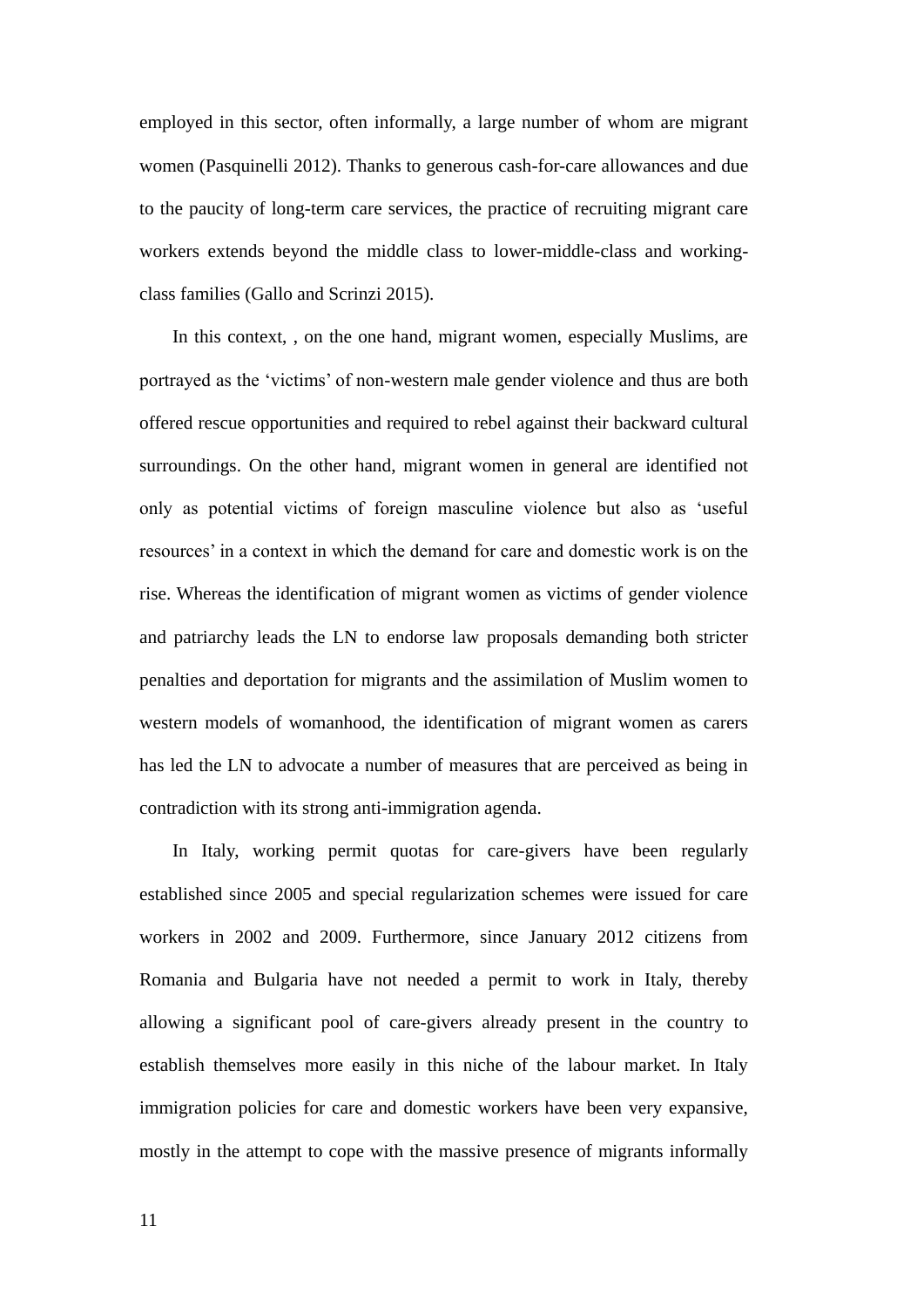employed in private households, but also in order to meet the growing demand for these workers by Italian families. In 2002 a new immigration law, the socalled Bossi-Fini Act, taking its name from the then-leaders of the harshest antiimmigration parties in the Berlusconi government, the LN and National Alliance (*Alleanza Nazionale*), respectively, was soon followed by a regularization of care/domestic workers. Between 2001 and 2002, under the pressure of demonstrations across the country with elderly people and their care-givers taking to the streets of Italian major cities, Roberto Maroni (LN), declared the support of his party for the regularization of "all these extra-communitarians, the majority of whom are women, who carry out activities of high social importance for families" (cited in van Hooren 2011, 67). In 2005, again under Berlusconi's government, specific immigration quotas for domestic and care workers were issued for the first time, allowing 15,000 domestic and care workers to enter the country – the same number established for other occupations altogether. In 2006 the same government "allowed the entrance of another 45,000 domestic and care workers, which was even more than the total (33,500) set for other occupations" (van Hooren 2011, 68). The tougher anti-immigration agenda of the new Berlusconi government in 2008 resulted in a moratorium on quotas for immigration. This was presented as a response to the global economic crisis that had seemingly made the recourse to migrant workers unnecessary. Tellingly, the only exception was made for domestic and care workers, for which instead the record quota of 105,400 was established. On this occasion, Roberto Maroni (then Minister of the Interior) again declared: "There cannot be an amnesty for those who entered the country illegally, for those who rape women or rob a villa; but we will certainly take into account all those situations that have a strong social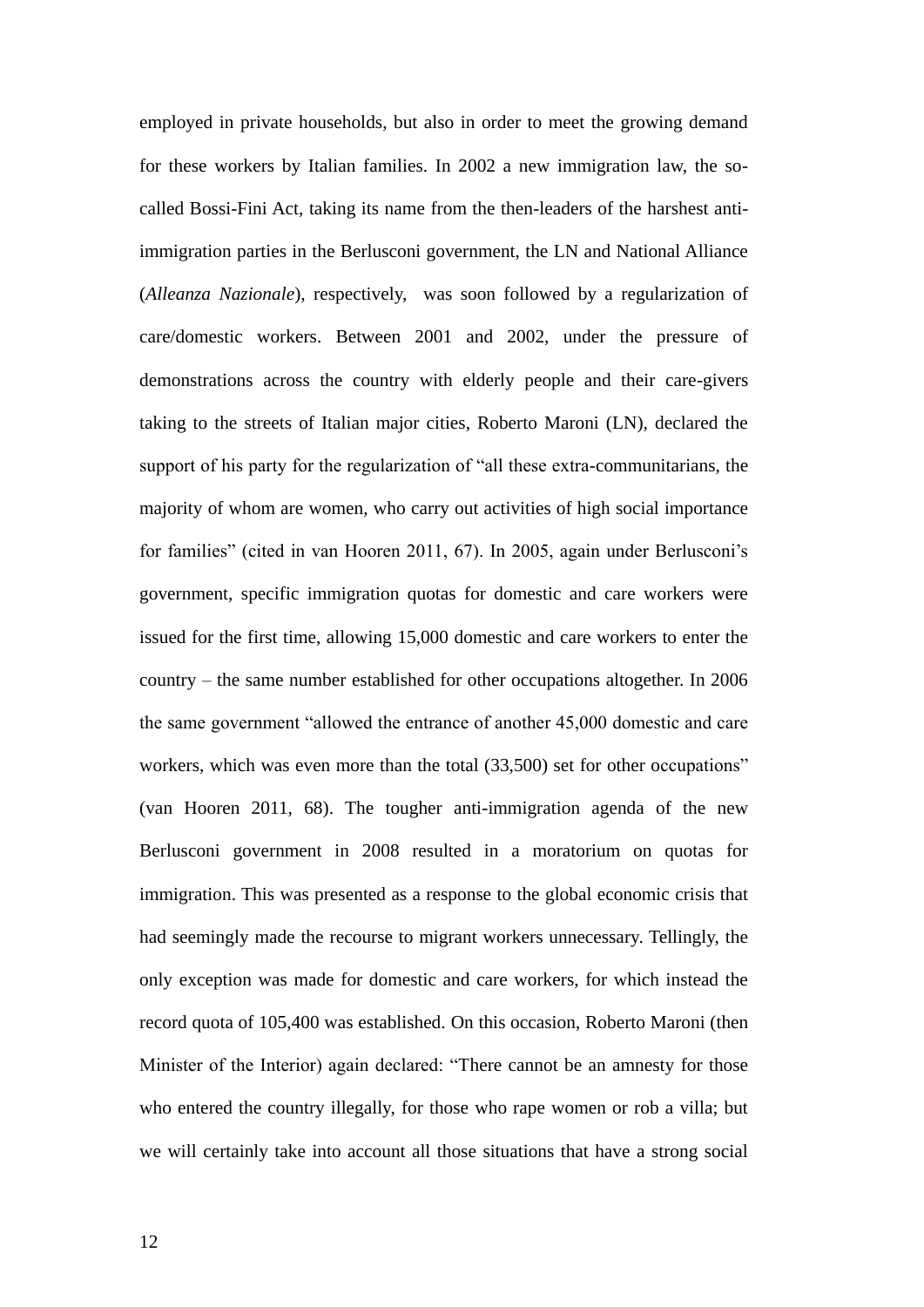impact, as in the case of female migrant care-givers."<sup>10</sup> In 2009 the government granted an amnesty only for illegal migrants working as care-givers and domestic workers since that was considered the only sector where the national supply could not meet the demand for labour.

Despite campaigning against immigrants' entrance into the country, the LN has thus not only closed an eye towards the general practice of hiring 'illegal' migrant women as carers and domestic workers in private households, but has even implemented concrete policies for their regularisation and recruitment. In so doing the LN has pragmatically accommodated the current Italian crisis of social reproduction (Caffentzis 2002).

#### **The 'good migrants': LN activists employing migrant care-givers**

The pragmatism of the LN's politics vis-à-vis migrant care workers is reflected by the activists' practices. Most informants – men and women alike belonging to both the middle and working classes - tended to agree, at least in principle, with the prescriptive view of family-based elderly care. Some older female activists however blamed the younger generations of Italian women who delegate elderly care tasks wholly to migrant care workers, who are foreigners to both the ethnic and domestic community: they themselves had not done this to their own parents. Nonetheless many female informants, while they said that ideally elderly people should be cared for at home, saw this as an unrealistic option, due to the lack of State-funded home-based care services and to the competing demands faced by women arising from their jobs, other domestic responsibilities as well as their political engagements. Most informants tended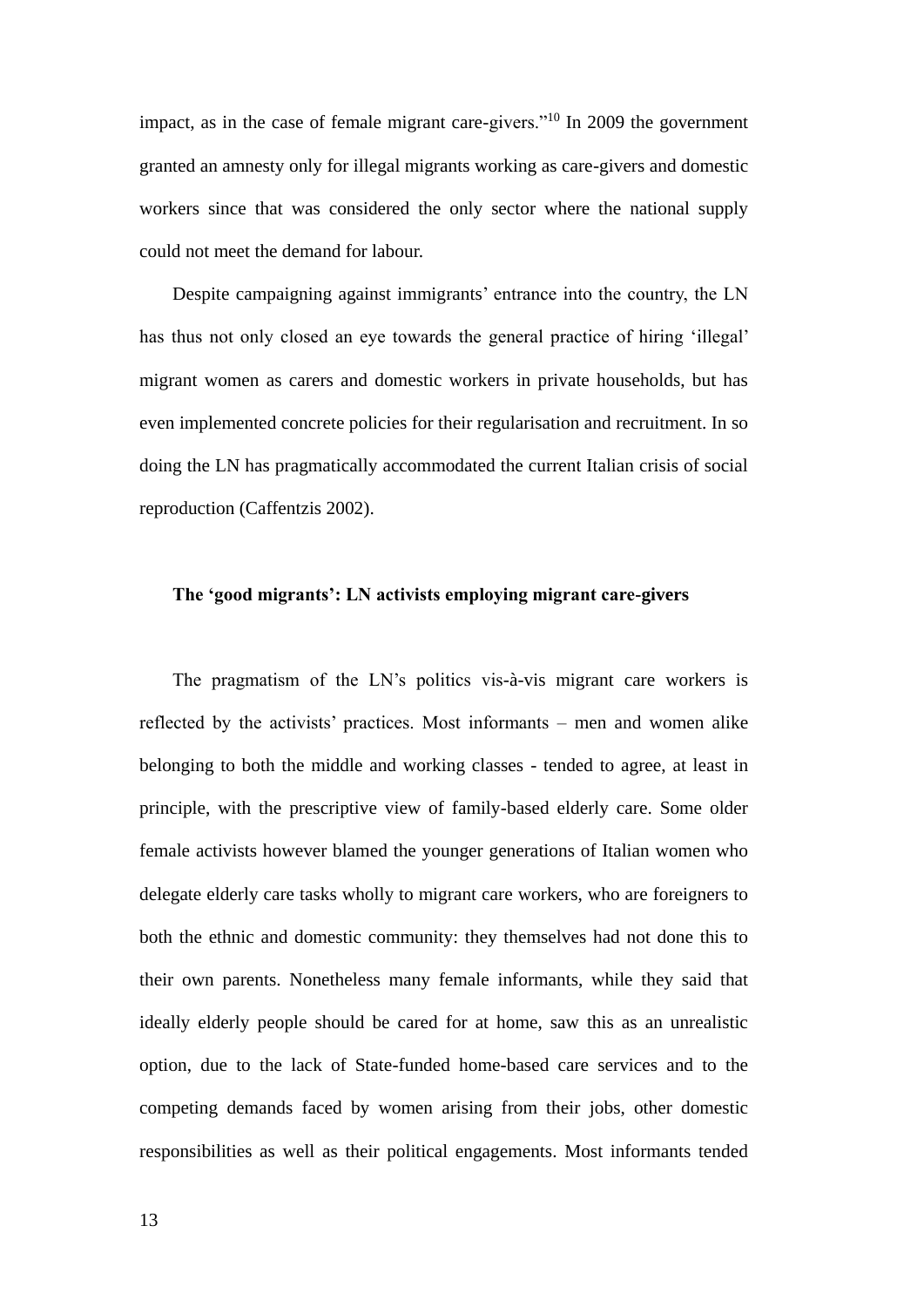also to take for granted the regularisations of care-givers as a 'lesser evil', emphasising that the latter are hard-working migrants whose contribution is needed by Italian society. While they said that immigration policies should be selective and that illegal migrant workers constitute a threat because they steal jobs and lower the pay of the Italian workers, activists also stated that they would allow for care-givers to be 'imported' because there is a real need for them. The interviews below are representative of this pragmatism:

'If these care workers were already here with a job and a place to live, anyway they are already established, they might as well be regularised, so that they pay taxes on their work and fully respect the Italian law' (middle-class male activist, 30 years old).

'If someone is legal and respects our laws and is here to work then we are not against them, but they must be aware that they are in a country which has rules' (middle-class female activist, 66 years old).

Several activists declared that they hired migrant care-givers themselves. Some of them displayed a rather disinhibited attitude, stating that they hired illegal workers; however, quite a few among them had subsequently regularised the workers' juridical position. Some of these employers seemed quite happy with this arrangement, and told ordinary stories of acquaintance and collaboration between the family members and the employee. They considered the migrant care-givers to be a necessity in Italian society.

'I think that we need the migrant care-givers because we [Italians] have become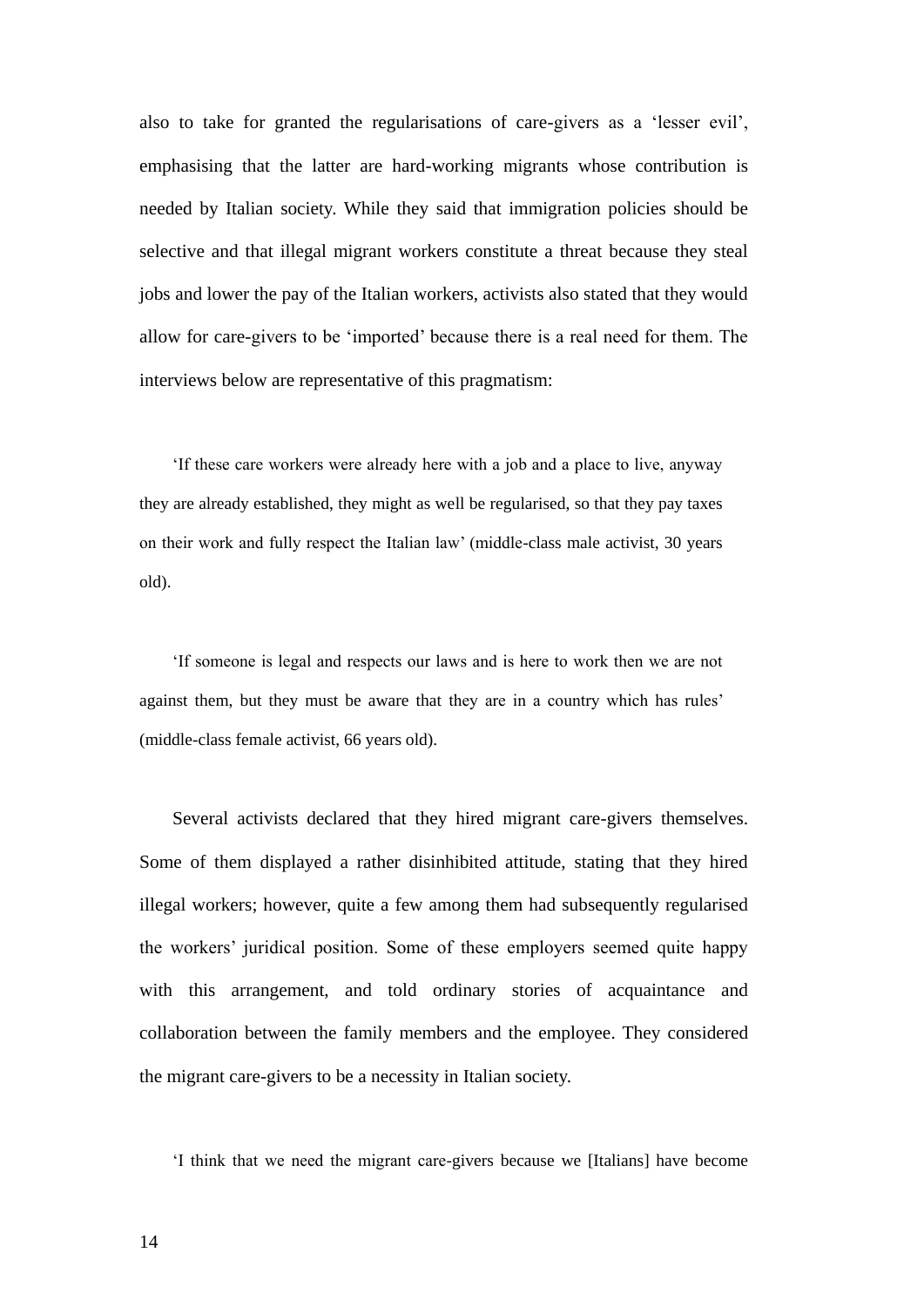spoiled, it is not easy to work full-time with someone who has Alzheimer's diseaseand we would not do this job any longer (...). The birth rate decreases, the people get old and we have this problem (...) The residential care homes for the elderly are expensive so I think the migrant care-givers are a resource' (working-class male activist, 36 years old).

'We have had some problems with my grand-father who was ill with Alzheimer's disease so we hired a male care-giver, an Indian boy whose juridical position we regularised. My aunt took care of my grand-father together with this boy (...). We did not want to hire him illegaly because if a migrant works here, he or she must have both the rights and the duties of an Italian citizen. We need migrants who are willing to take on these jobs which the Italians no longer want to do but if they come here to work then they have to be legal, lead a regular life, health services, pay taxes, not living here as illegal migrants. We can't accept everybody here' (middle-class female activist, 40 years old).

Other activists described their experiences with migrant care-givers as negative. According to them, these workers tended to take advantage of the generosity of their employers, and were either lazy or thieves.

'These people lived in houses which do not even have a tiled floor, they have soil in their houses. (...) Then they come here and find that we have floors to be polished, furniture to be cleaned, windows to be cleaned. They get lost and little by little they learn thanks to us, at our expenses, because when they are not able to do the work they are a calamity' (middle-class female activist, 80 years old).

These narratives do not greatly differ from those which have been observed in the case of employers of migrant domestic and care workers who are not anti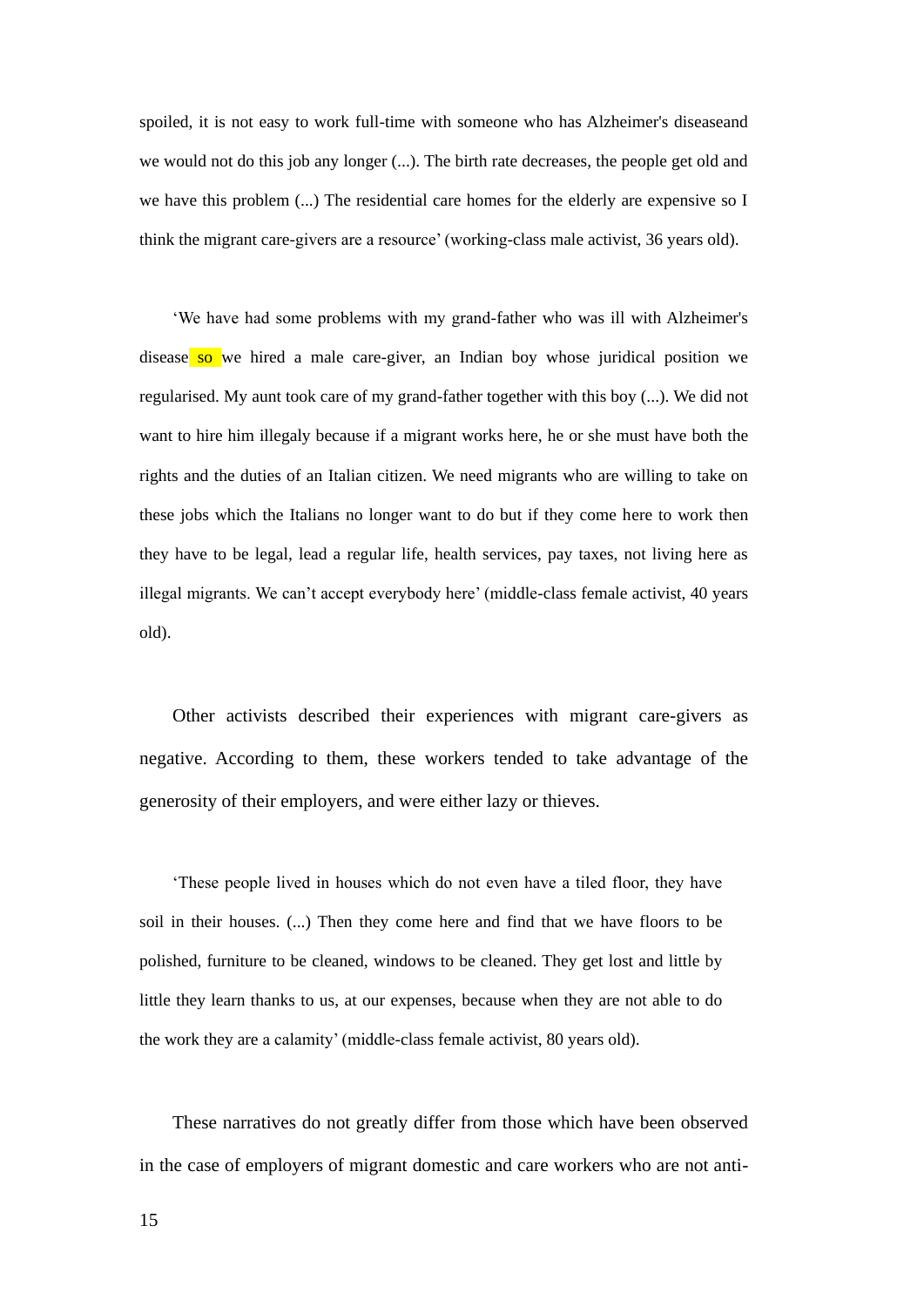immigration activists: it has been shown (Anderson 2000) that middle-class female employers tend to describe domestic service as an opportunity for integration into Italian society and for the moral improvement of migrant care and domestic workers, as these are described as women who come from premodern cultures. In these narratives, the work relationship and class hierarchy between the employers and their employees are obscured while alleged cultural differences are put to the fore.

Thus on the one hand, in spite of the official party positions on care as something that should be carried out by (female) family members, the presence of migrant care-givers was overtly tolerated, if not appreciated, by LN activists, who, in many cases, acted as their employers. This were especially true in the case of women, who were assigned the task of supervising migrant care workers. On the other hand, these workers were seen with suspicion. All the informants distinguished between 'good' and 'bad' migrants while taking about the caregivers: between those migrants who are tolerated as long as they 'integrate' themselves being inserted into labour market niches such as care work in the private sphere, and those who are perceived as deviant and behaving aggressively in the public space; between those migrants whose integration is deemed possible and those who are constructed as belonging to radically different cultures, such as Muslims. Migrant care-givers fall into the first category but are always at risk of shifting into the second one.

# **Conclusion**

The analysis has shown a contradictory picture. First, migrant women,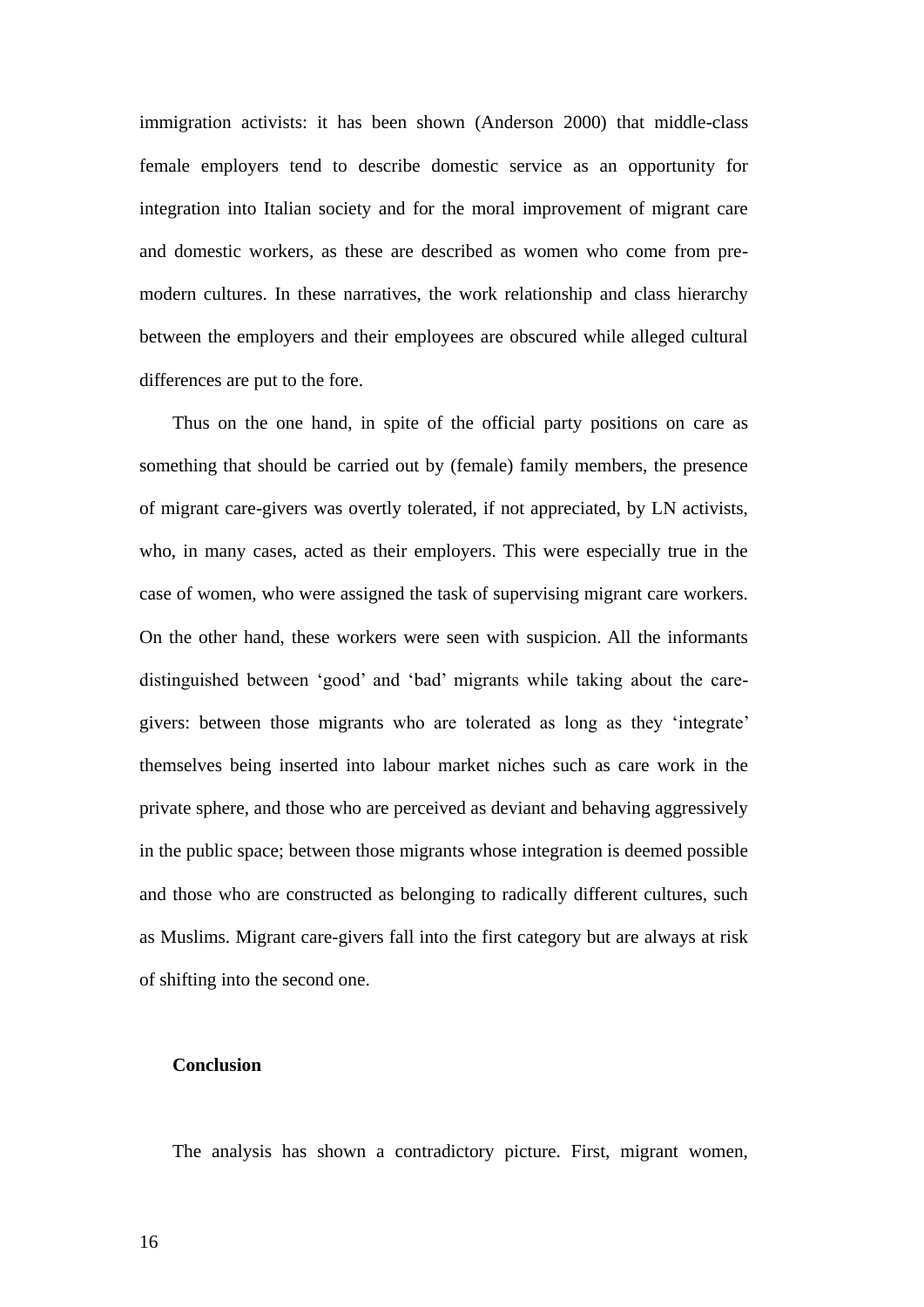particularly in the case of Muslims, are portrayed as 'victims' of male violence, whereby gender violence is treated as something inherent to their culture. At the same time, qua victims, these women are also subtracted from the category of the 'dangerous' migrant, which the LN applies to most foreigners. The LN thus fully participates in what we have called the 'sexualisation of racism' and the 'racialisation of sexism'. Migrant women are ambiguously indicted as different from Italian standards of womanhood, but also given a chance to meet such standards. As care-givers who help Italian families to cope with the demands of everyday life, migrant women are pragmatically portrayed as a 'lesser evil'.

Secondly, though the LN advocates a traditional role for women in society as mothers, wives and care-providers, which is  $-$  in principle  $-$  shared by most female activists, its 'ambivalent familialism' recognizes that migrant care and domestic workers are needed to support women's paid work. Thus the party acknowledges the need for women to have a 'gender'-acceptable replacement for them at home. That is, the LN does not oppose the employment of migrant women in private households because they are 'women'. Similarly, LN activists are willing to accept the 'exception' constituted by the regularization of migrant women who work as care-givers to an otherwise aggressive and overt antiimmigration rhetoric.

To interpret the attitude of anti-immigration parties like the LN in constructing migrant women as both victims and 'useful resources', thereby excluding them (albeit not without ambiguities) from the category of undesirable migrants (in which migrant men tend to be confined), we propose the following framework.

To begin with, by singling out Muslim migrant women in particular as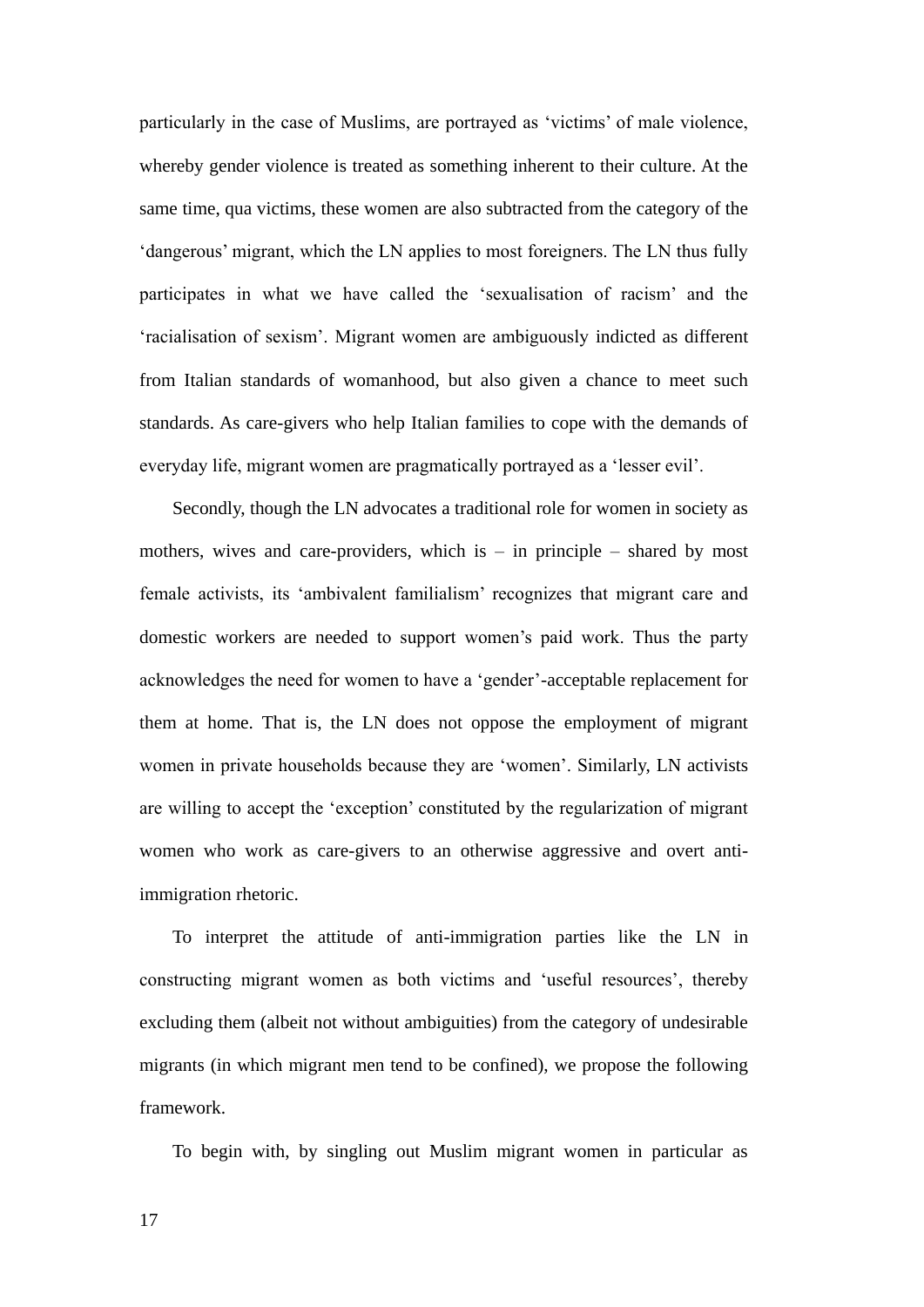fragile subjects in need of rescue, the LN participates in a trope which is common to nationalist politics: namely, the identification of women as lacking agency and as cultural and social reproducers of the nation. Accordingly, migrant women can be presented with offers of salvation and invited to adopt Western lifestyles: it is assumed they can be moulded to absorb the culture of the 'host' nation and thus become its cultural reproducers. Further, while conservative gender positions are attributed to the racialised Other, the unequal relations of gender which are dominant in the immigration society are reproduced through outsourcing care work to the racialised Other. Through the rhetoric of the 'sexualisation of racism' and the 'racialisation of sexism', different figures of femininity are thus constructed: Italian/Padanian women, whose emancipation is predicated, among other things, upon their participation in paid work; stigmatised Muslim subaltern women; and migrant (often Christian) docile and idealised care-givers. The migrant care-giver embodies the sexist stereotypes and feminine caring figure on which LN ideology is centrally based.

This notwithstanding, we should note that by admitting an exception for the regularisation of those migrant women who work as domestic workers and caregivers the LN adopts a contradictory attitude in terms of its immigration politics, but a coherent attitude in terms of its gender and class politics. In other words, the LN's pragmatic participation in the regularisation of migrant women caregivers is coherent with its gender politics because it is in line with the party's familialism: namely, it is in line with the party's focus on the defence of the family and the promotion of the family as the main site where care is provided. At the same time, we have shown that the LN tolerates women's work outside the family. This element adds to the continuity between the LN's policies on migrant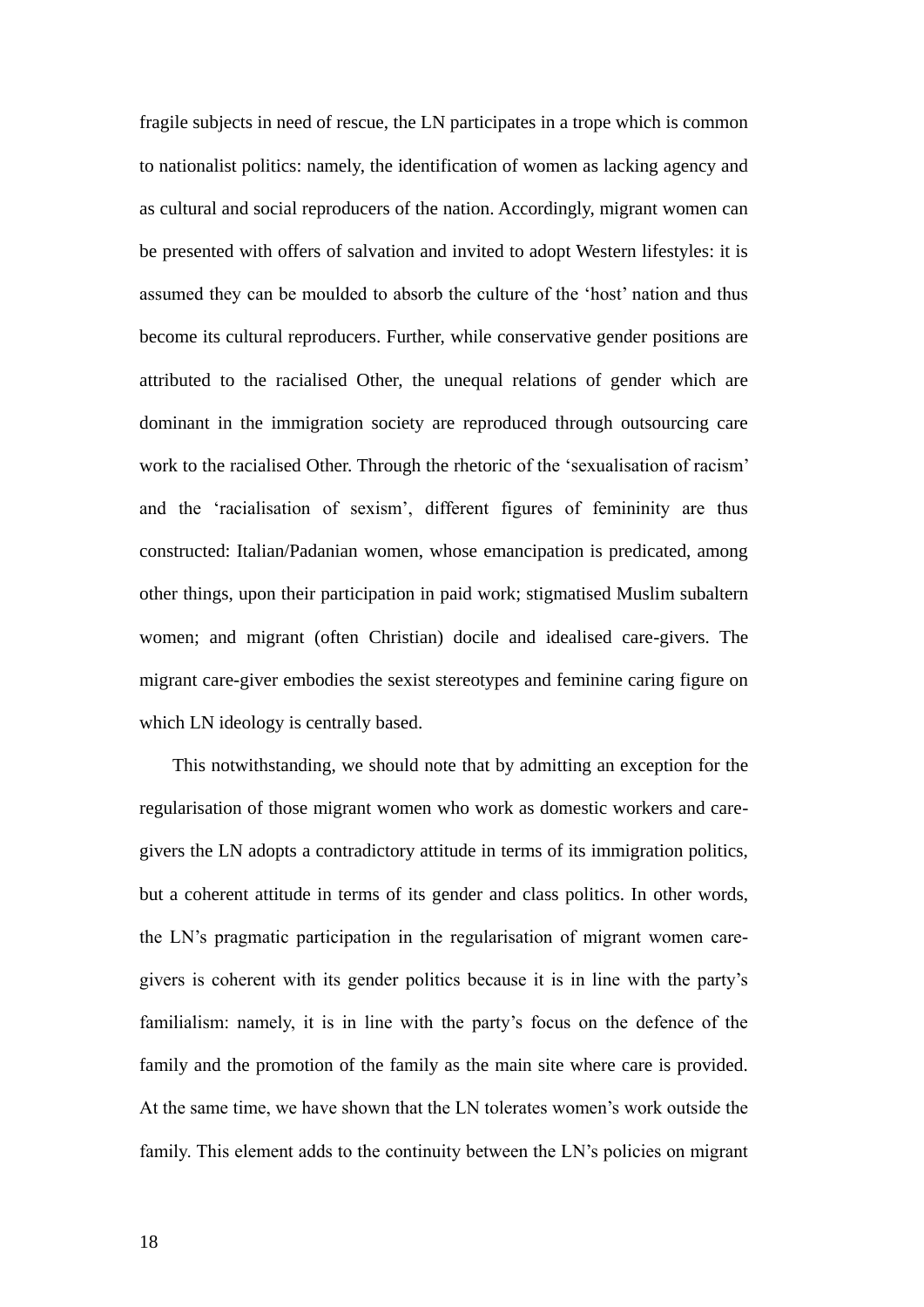care-givers and its gender politics and ideology: as migrant women help Italian women to combine their paid work with their domestic responsibilities, the party can tolerate their presence. In so doing, the LN widely shares the familialistic culture of the country.

The LN position is also coherent with its class politics: its electorate mostly belongs to the lower-middle classes and middle classes in Northern Italy. These families are likely to hire a migrant care worker and therefore to benefit from liberal policies towards these migrants. Female activists reproduce their middleclass femininity through hiring migrant care workers and delegating the 'dirty work' to them. Through domestic service, LN female activists can thus combine their domestic responsibilities with their jobs as well as with their political engagement; they reproduce their femininity as 'modern' Italian women, as opposed to the stigmatising representation of Muslim and migrant women constructed as victims.

#### **Notes**

 $1$  Cas Mudde (2007) defines the PRR on the basis of its nativist, populist and authoritarian ideology (Mudde 2007). There is no consensus among scholars on the definition of this party family and several other categories are used such as far right, extreme right and nationalist right (Farris 2017). Excluding our own research (Farris 2012; Farris 2017; Scrinzi 2014a, Scrinzi 2014b; Scrinzi 2017) so far only two other authors have addressed these issues in the case of the LN (Avanza 2008; Huysseune 2000).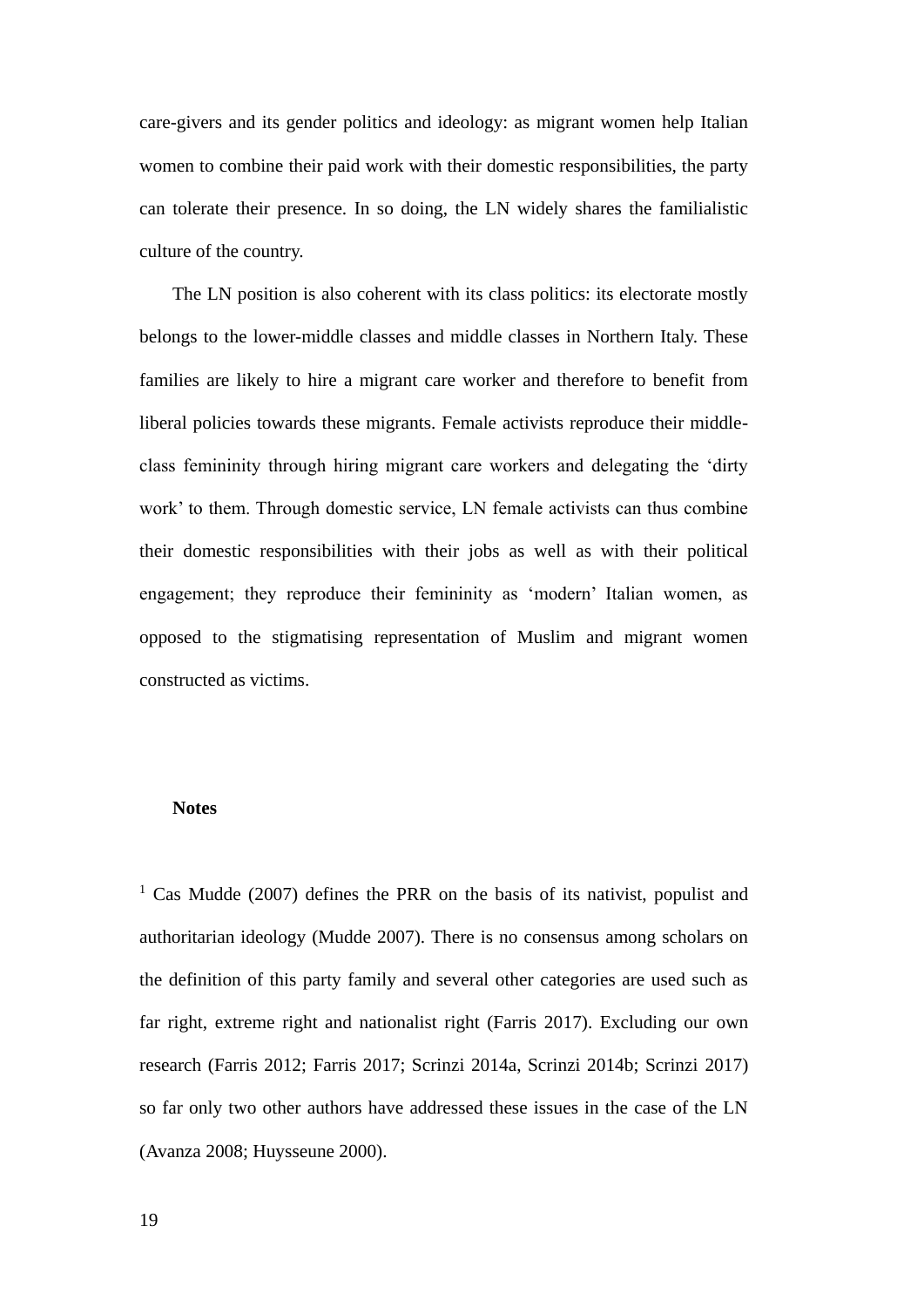<sup>3</sup> Francesca Scrinzi, 'Gendering activism in populist radical right parties. A comparative study of women's and men's participation in the Northern League (Italy) and the National Front (France), funded by the European Research Council (2012-2014); and Sara R. Farris, 'The Political Economy of Femonationalism. On the instrumentalisation of gender equality in antiimmigration campaigns in France, Italy and the Netherlands', funded by the Institute for Advanced Study, Princeton (2012-2013).

<sup>5</sup> This section of the chapter draws mainly on an analysis of the official LN positions that were found on the LN's official website between 2009 and 2013. The analysis was conducted by means of 'critical discourse analysis' methodology - CDA (Fairclough and Wodak 1997). Documents analysed also included political posters, relevant parliamentary discussions and interviews with party leaders that appeared in national newspapers. The concept of 'discourse' within CDA refers to a "social practice" that produces meanings by linking the linguistic and the societal level (institutions and social structures) (Fairclough and Wodak 1997, 258). In particular, critical discourse analysis is interested in identifying the linkages between (political) discourse and the ways in which such discourse produces and reproduces power hierarchies, ideologies and forms of domination.

<sup>6</sup>This section of the chapter draws on biographical interviews with twelve male and twelve female LN activists based in Lombardy: most of these belonged to the middle classes, reflecting the class composition of the LN electorate. Traditionally, LN voters are business-owners and artisans, but there has been a recent increase in working-class manual workers among them (Passarelli and Tuorto 2012). The biographical approach is often used in ethnographic studies of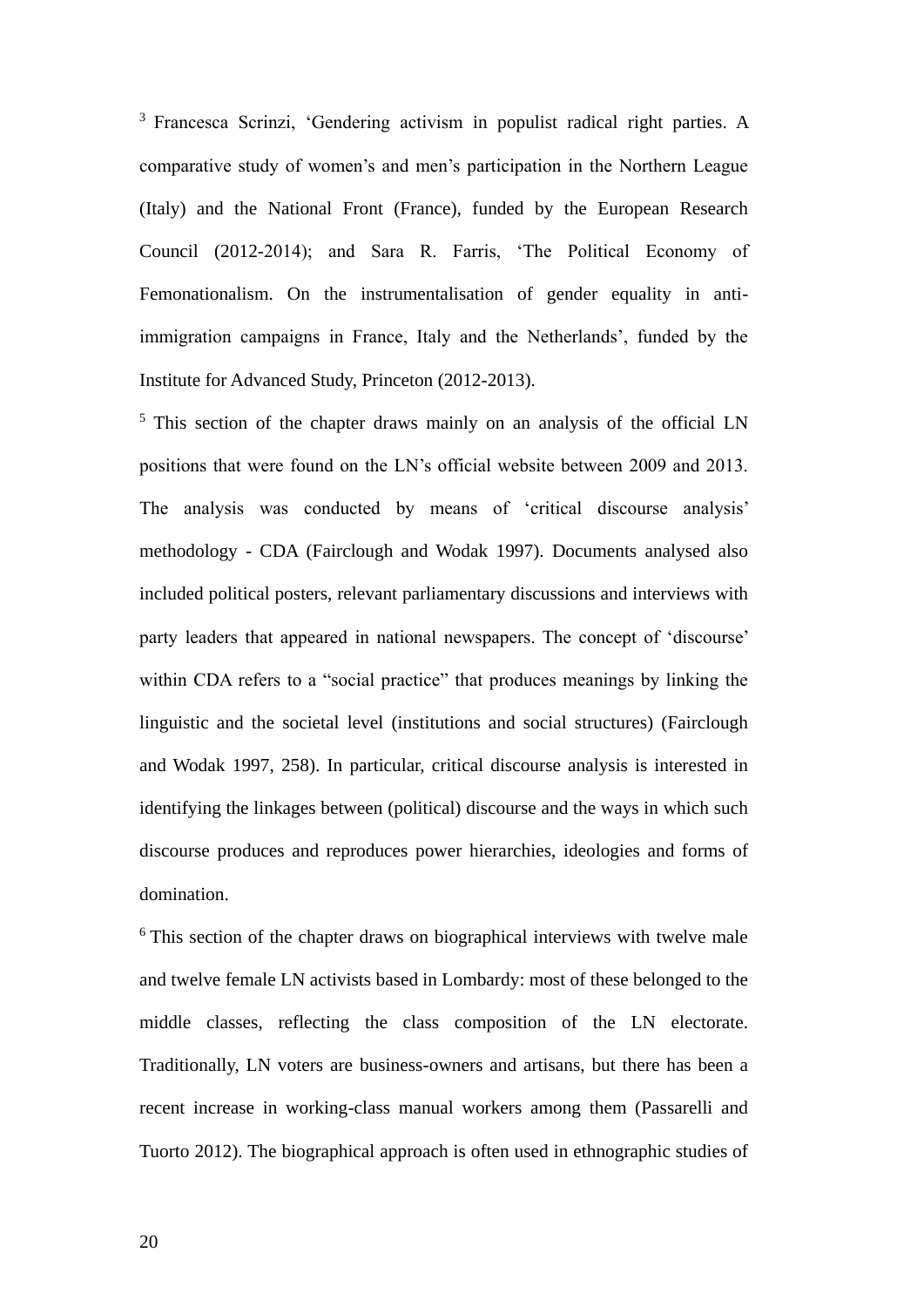rightist activism to overcome attitudes of suspicion vis-à-vis the researcher: in life histories, which focus on the respondent's own individual trajectory rather than on issues of belief or political commitment, informants will be less likely to present their organisation's ideology as personal sentiment (Blee 1996).

7 [http://www.leganord.org/index.php/notizie2/7743-](http://www.leganord.org/index.php/notizie2/7743-Pdl_leghista_per_rendere_illegale_il_velo_islamico_integrale_)

[Pdl\\_leghista\\_per\\_rendere\\_illegale\\_il\\_velo\\_islamico\\_integrale\\_](http://www.leganord.org/index.php/notizie2/7743-Pdl_leghista_per_rendere_illegale_il_velo_islamico_integrale_)

8 [http://www.leganord.org/index.php/notizie2/11015-chaouki-buonanno-a-elzir](http://www.leganord.org/index.php/notizie2/11015-chaouki-buonanno-a-elzir-nessuna-lezione-da-islam-noi-non-trattiamo-le-donne-come-bestie)[nessuna-lezione-da-islam-noi-non-trattiamo-le-donne-come-bestie](http://www.leganord.org/index.php/notizie2/11015-chaouki-buonanno-a-elzir-nessuna-lezione-da-islam-noi-non-trattiamo-le-donne-come-bestie)

<sup>9</sup><http://www.leganord.org/i-documenti/161-welfare-e-salute.html>

 $10$ [http://www.repubblica.it/2008/05/sezioni/cronaca/sicurezza-politica4/bossi](http://www.repubblica.it/2008/05/sezioni/cronaca/sicurezza-politica4/bossi-spagna/bossi-spagna.html)[spagna/bossi-spagna.html](http://www.repubblica.it/2008/05/sezioni/cronaca/sicurezza-politica4/bossi-spagna/bossi-spagna.html)

#### **References**

Abu-Lughod, Lila. 2013. *Do Muslim Women Need Saving?* Cambridge, MA: Harvard University Press.

Akkerman, Tjitske and Anniken Hagelund. 2007. "'Women and children first!'." *Patterns of Prejudice* 41(2): 197-214.

Anderson, Bridget. 2000. *Doing the Dirty Work?* London: Zed Books.

Avanza, Martina. 2009. "Un parti qui 'l'a dure'. Les 'Femmes Padanes' dans la Ligue du Nord." In *Le sexe du militantisme*, edited by Olivier Fillieule and Patricia Roux. 143-166 Paris: Presses de Sciences Po.

Bacchetta, Paola and Margaret Power (eds.) 2002. *Right-wing women*. New York: Routledge.

Bettio, Francesca, Annamaria Simonazzi and Paola Villa. 2006. "Change in Care Regimes and Female Migration." *Journal of European Social Policy* 16(3): 271-285.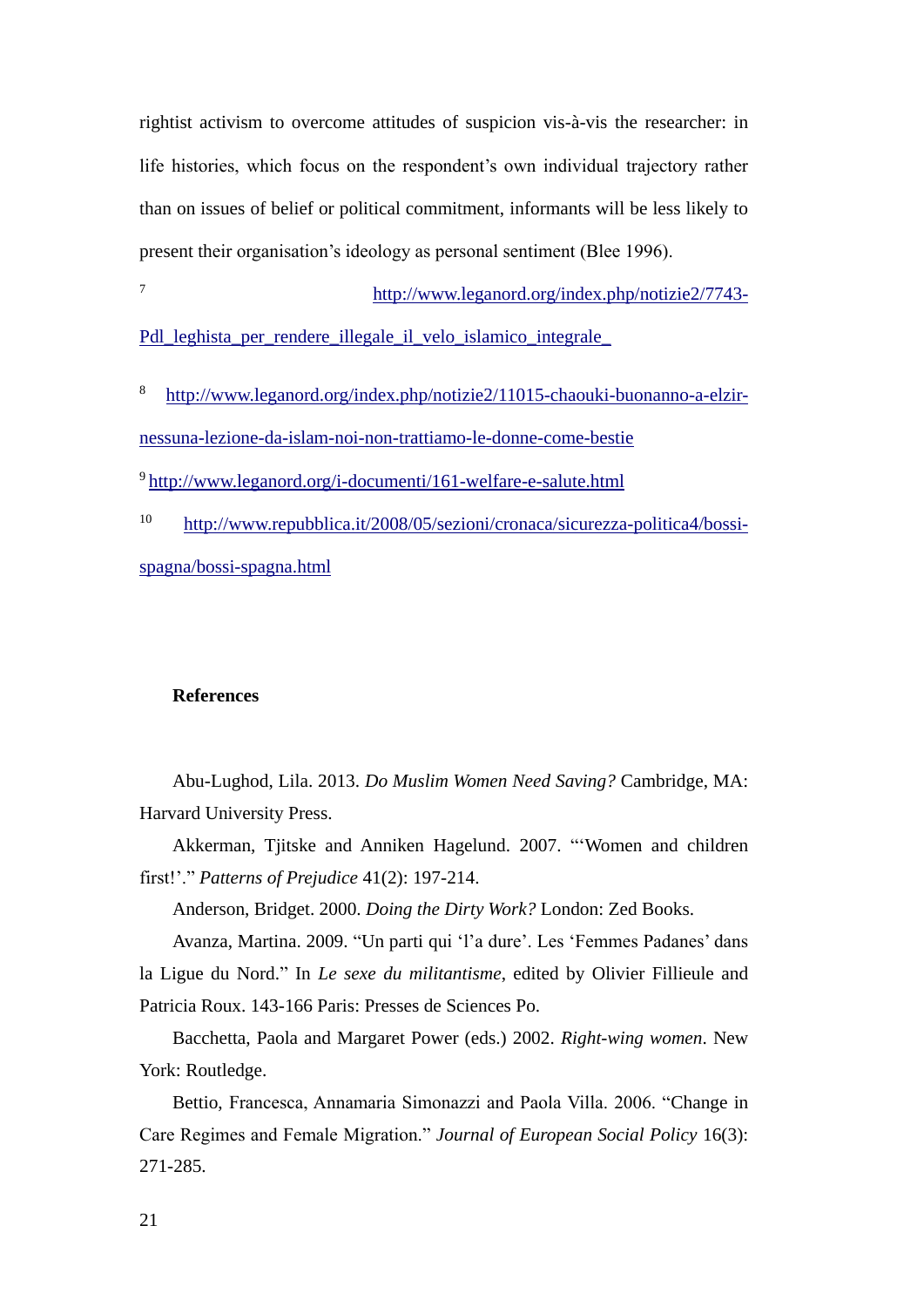Blee, Kathleen M. 1996 "Becoming a Racist" *Gender and Society* 10(6): 680-702.

Blee, Kathleen M. and Annette Linden. 2012. "Women in Extreme Right Parties and Movements." In *Women of the Right*, edited by Kathleen M. Blee and Sandra McGee Deutsch. University Park, Pennsylvania: Pennsylvania State University Press.

Bracke, Sara. 2011. "Subjects of Debate" *Feminist Review* 98: 28-46.

Caffentzis, George. 2002. "On the Notion of a Crisis of Social Reproduction." *The Commoner*.

Fairclough, Norman and Ruth Wodak. 1997. "*Critical Discourse Analysis*."

In *Discourse as Social Interaction*, edited by Teun van Dijk. Sage: London.

Farris, Sara R. 2012. "Femonationalism and the Regular Army of Labour Called Migrant Women." *History of the Present* 2(2): 184-199.

Farris, Sara R. 2017, *In the Name of Women's Rights. The Rise of Femonationalism,* Durham: Duke University Press.

Gallo, Ester and Francesca Scrinzi (2016) 'Outsourcing elderly care to migrant workers', *Sociology* 50(2), 366-382.

Huysseune, Michel. 2000. "Masculinity and secessionism in Italy" *Nations and Nationalism* 6(4): 591-610.

Mulinari, Diana and Anders Neergard. 2013. "We are Sweden Democrats because we care for others," *European Journal of Women's Studies* 21(1): 43-56.

Mudde, Cas. 2007. *Populist Radical Right Parties in Europe*. Cambridge: Cambridge University Press.

Pasquinelli, Sergio. 2012. "Badanti: dilaga il lavoro nero." *Qualificare*, January 2012, [http://www.qualificare.info/home.php?id=585,](http://www.qualificare.info/home.php?id=585) accessed on 11<sup>th</sup> November 2014*.*

Passarelli, Gianluca and Dario Tuorto. 2012. *Lega e Padania.* Bologna: Il Mulino.

Scrinzi, Francesca. 2017. "Caring for the elderly in the family or in the nation? Women activists and migrant care labour in the Lega Nord (Italy)". *West European Politics* 40(4).

Scrinzi, Francesca. 2014a. *Gendering activism in populist radical right parties. In-progress preliminary report*, ERC Starting grant, [http://www.gla.ac.uk/schools/socialpolitical/research/sociology/projects/genderin](http://www.gla.ac.uk/schools/socialpolitical/research/sociology/projects/genderingactivisminpopulistradicalrightparties/publications/preliminary%20report/)